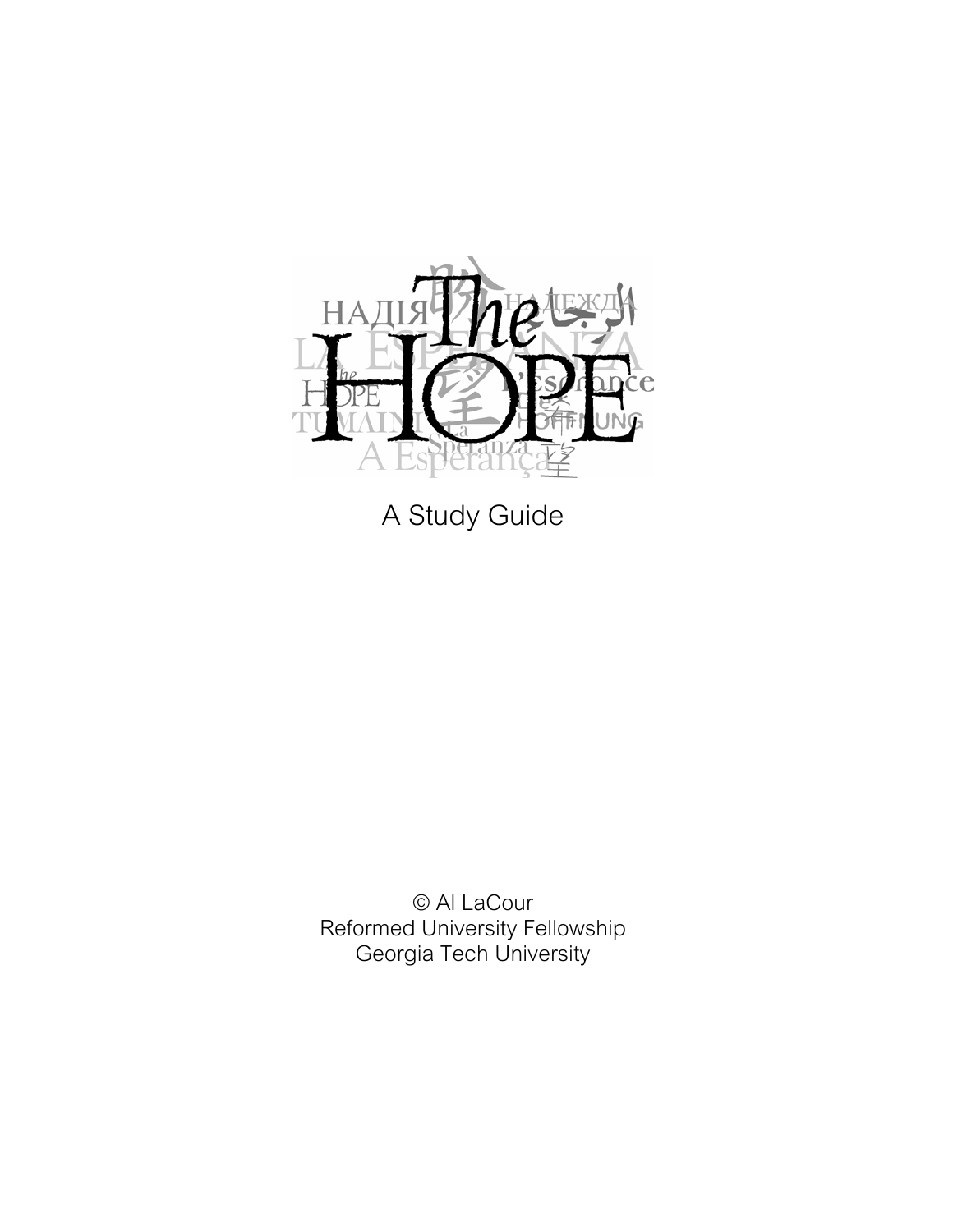

**The HOPE presents a summary of the events of the Bible. The Bible is the source of hope and help for millions of people around the world. The Bible is unique: it is the most quoted, published, and translated book in history.**

**The Bible was written by more than 40 different people. They came from different walks of life and lived over a period of 1,500 years. Yet, as if they were guided by an unseen hand, the Bible tells one, dramatic, unified series of events. From beginning to end, the Bible's history traces a promise that is fulfilled in on one extraordinary person. That person promised to deliver the world from pain and death.**

**The HOPE was produced in cooperation with motion picture producers and distributors from around the world.**

**Each week, we will watch a short video. Then we will use this Study Guide. First, enjoy a dramatic survey of the whole Bible. Then get a good, basic understanding of the Bible's incredible promise of HOPE.**

**You can download this Study Guide at this web address: www.internationalbuzz.org/downloads/TheHOPE/**

**Week 1: Introduction.** We will watch the complete video presentation of The HOPE. In just eighty minutes, you will get a "rapid overview" of the whole Bible from its beginning to the end.

**Weeks 2-12:** During each of these weeks, we will divide the whole Bible history into chapters. Each week, we will view a short video segment (approximately 5-12 minutes) from The HOPE. Next, we will discuss a short section from that part of the Bible in small groups. We will end each week with a teacher's summary of what we have discovered and discussed.

#### Here is the **Course Outline**:

| Introduction | View the complete movie, The HOPE                                      |
|--------------|------------------------------------------------------------------------|
| Chapter 1    | In the Beginning                                                       |
| Chapters 2-3 | The Choice and The Deadly Disease                                      |
| Chapter 4    | Prelude to the Promise                                                 |
| Chapter 5    | Blessed to be a Blessing                                               |
| Chapter 6    | People of the Promise                                                  |
| Chapter 7    | Called to Walk in the Ways of God                                      |
| Chapter 8    | The Promised One                                                       |
| Chapter 9    | The Ministry of Jesus                                                  |
| Chapter 10   | God's Love and Justice Intersect                                       |
| Chapter 11   | He has Risen                                                           |
| Chapter 12   | His Followers - Yesterday, Today, and Forever<br>A Personal Invitation |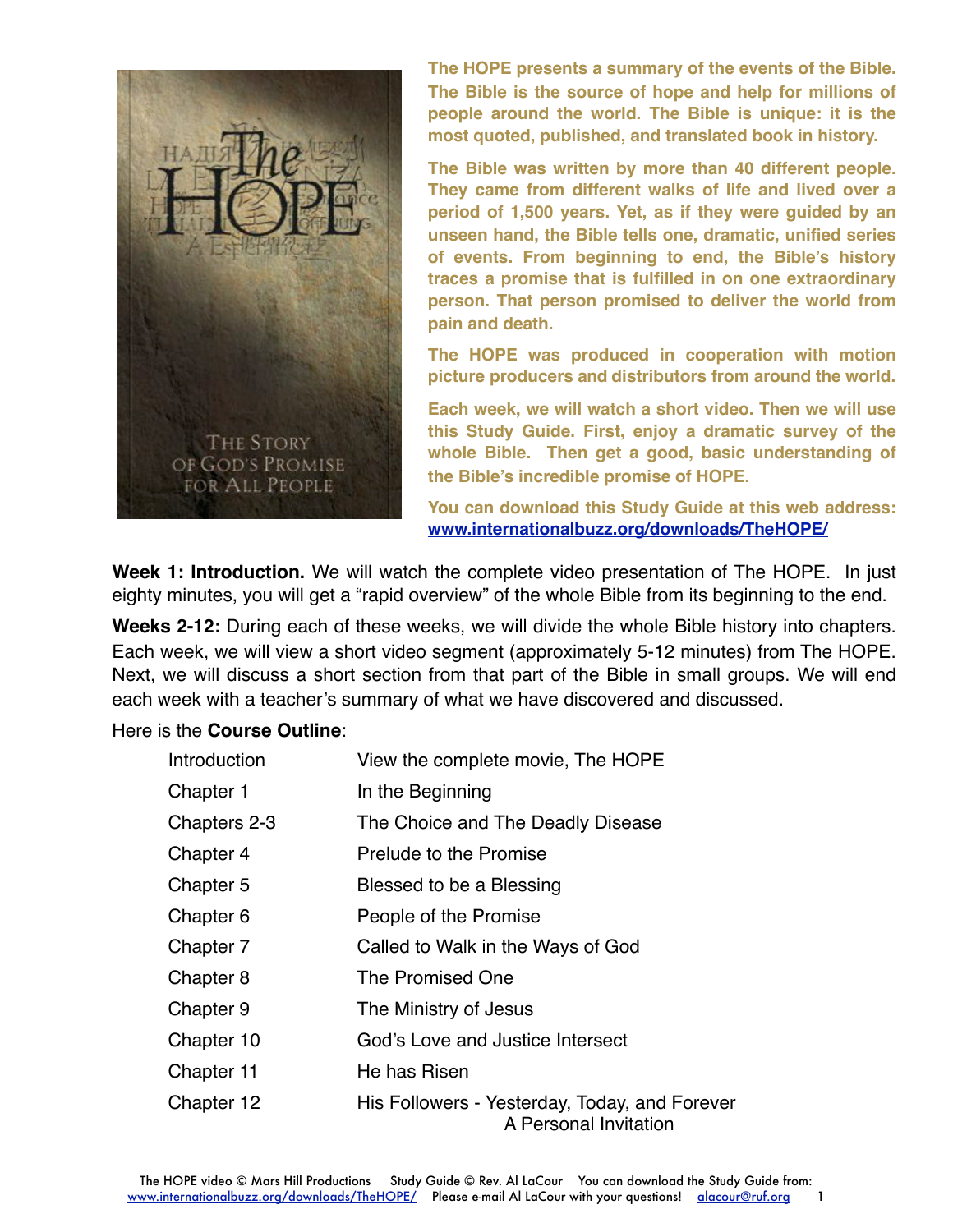#### **Chapter One**

# **In the Beginning**



#### **Chapter Preview**

Chapter 1 explains how God and eternity relate to time and life. The universe reveals vastness, complexity, and beauty. Does this well-ordered universe suggest that a powerful Creator exists? Does our human nature reflect the character of a God who is limitless and unmeasurable in power, knowledge, goodness, and love?

## **View Movie**

Events One - Two: the Question - the Voice Events Three - Four: the Story begins with God - What is God Like? - Creation reflects God



# **Bible Study**

Genesis  $1:1$  -  $2:3:$  <sup>1</sup> In the beginning God created the heavens and the earth. <sup>2</sup> Now the earth was formless and empty, darkness was over the surface of the deep, and the Spirit of God was hovering over the waters. <sup>3</sup> And God said, "Let there be light," and there was light. <sup>4</sup> God saw that the light was good, and he separated the light from the darkness. <sup>5</sup> God called the light "day," and the darkness he called "night." And there was evening, and there was morning - the first day. 6 And God said, "Let there be an expanse between the waters to separate water from water."  $\frac{7}{5}$  So God made the expanse and separated the water under the expanse from the water above it. And it was so. 8 God called the expanse "sky." And there was evening, and there was morning - the second day. 9 And God said, "Let the water under the sky be gathered to one place, and let dry ground appear." And it was so.  $^{10}$  God called the dry ground "land," and the gathered waters he called "seas." And God saw that it was good.  $11$  Then God said, "Let the land produce vegetation: seed-bearing plants and trees on the land that bear fruit with seed in it, according to their various kinds." And it was so. 12 The land produced vegetation: plants bearing seed according to their kinds and trees bearing fruit with seed in it according to their kinds. And God saw that it was good.  $13$  And there was evening, and there was morning — the third day. <sup>14</sup> And God said, "Let there be lights in the expanse of the sky to separate the day from the night, and let them serve as signs to mark seasons and days and years, 15 and let them be lights in the expanse of the sky to give light on the earth." And it was so. 16 God made two great lights — the greater light to govern the day and the lesser light to govern the night. He also made the stars. <sup>17</sup> God set them in the expanse of the sky to give light on the earth, <sup>18</sup> to govern the day and the night, and to separate light from darkness. And God saw that it was good. <sup>19</sup> And there was evening, and there was morning – the fourth day. <sup>20</sup> And God said, "Let the water teem with living creatures, and let birds fly above the earth across the expanse of the sky." <sup>21</sup> So God created the great creatures of the sea and every living and moving thing with which the water teems, according to their kinds, and every winged bird according to its kind. And God saw that it was good. <sup>22</sup> God blessed them and said, "Be fruitful and increase in number and fill the water in the seas, and let the birds increase on the earth." <sup>23</sup> And there was evening, and there was morning  $-$  the fifth day.  $^{24}$  And God said, "Let the land produce living creatures according to their kinds: livestock, creatures that move along the ground, and wild animals, each according to its kind." And it was so. <sup>25</sup> God made the wild animals according to their kinds, the livestock according to their kinds, and all the creatures that move along the ground according to their kinds. And God saw that it was good.

<sup>26</sup> Then God said, "Let us make man in our image, in our likeness, and let them rule over the fish of the sea and the birds of the air, over the livestock, over all the earth, and over all the creatures that move along the ground." <sup>27</sup> So God created man in his own image, in the image of God he created him; male and female he created them.

<sup>28</sup> God blessed them and said to them, "Be fruitful and increase in number; fill the earth and subdue it. Rule over the fish of the sea and the birds of the air and over every living creature that moves on the ground."

<sup>29</sup> Then God said, "I give you every seed-bearing plant on the face of the whole earth and every tree that has fruit with seed in it. They will be yours for food. <sup>30</sup> And to all the beasts of the earth and all the birds of the air and all the creatures that move on the ground — everything that has the breath of life in it — I give every green plant for food." And it was so.

<sup>31</sup> God saw all that he had made, and it was very good. And there was evening, and there was morning — the sixth day. <sup>2:1</sup> Thus the heavens and the earth were completed in all their vast array. <sup>2</sup> By the seventh day God had finished the work he had been doing; so on the seventh day he rested from all his work. 3 And God blessed the seventh day and made it holy, because on it he rested from all the work of creating that he had done.

# **Notes:**

All world cultures have ancient myths (or, "cosmologies") that try to explain how an orderly world came out of unmeasurable space and unformed matter.

How did an orderly universe come out of the chaos (disorder and confusion)?

If the Bible is one of many ancient stories, does that mean that it is untrue?

Or, is the Bible the one true Story that can offer to us both dignity and hope?

J.R.R. Tolkien (wrote The Lord of the Rings) said to his skeptical friend, the scholar C. S. Lewis, that the Bible is the world's "one True myth."

Tolkien believed that the Bible was the only book that preserved the whole truth about life. All other ancient stories had only some fragments of the truth.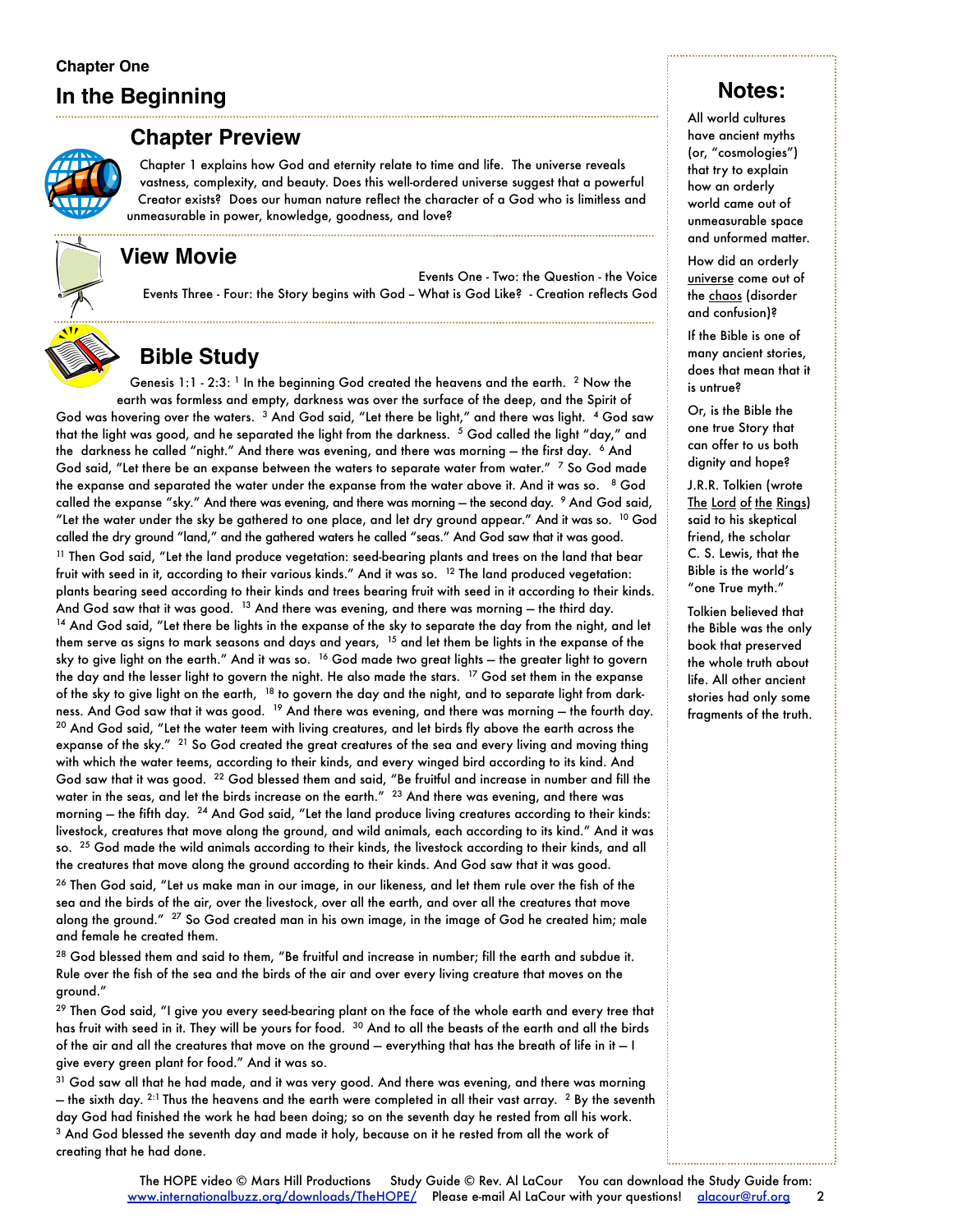# **Chapter One In the Beginning**

# **Notes:**

Scientists and engineers point out that the Bible does not seem very scientific when it describes how God created the universe. But look closely at this Story and you will discover *artistic* and *literary* word structures designed to offer us meaning and not methods from God.

God's creation began in a state of total disorder. The "days" of creation seem to be in pairs: for "forming" and "filling."

On days 1-3, God solves "formlessness."

On days 4-6 God solves "emptiness" in creation:

 FORMS: FILLS:  $DAY 1 \longrightarrow DAY 4$ light and sun and darkness moon

DAY  $2 \rightarrow$  DAY 5 skies birds and sea and fish

DAY  $3 \rightarrow$ DAY 6 dry land and humans vegetation and food

#### **Discuss**

- 1. Are there any words that you do not understand?
- 2. Which came first ... the chicken or the egg? Think about it!
- 3. What theories have you been taught about the origin of life? Where do these theories come from?
- 4. Look at Genesis 1:1. What are the first words in the Bible? Why are these words significant?
- 5. Does the Bible try to <u>prove</u> that God exists? Do you think that anyone can prove God's existence?
- 6. Look at verse 2. What words are used to describe the earth?
- 7. In verse 2, how was God present and active?
- 8. What set of words (a short phrase) describes how God brings order out of chaos in verses 3, 6, 9, 11, 14, 20, 24, 26, and 29?
- 9. How does God give value to everything in the universe? (Look at the word repeated by God in verses 10, 12, 18, 21, 25, and 31)
- 10. Look at verse 27. How does God give humans special value and dignity? Look at verse 31. What does God add to what he says about his creation?
- 11. If the Bible is really true and we were made to reflect God as his "image" - how does this make humans different than the animals? How could this truth help you when you feel worthless or bad about yourself?
- 12. If we were made to bear God's image, how should we treat other people?
- 13. Why would a Being with unmeasurable energy need to "rest" from work? How would it benefit you to reserve one day each week to reflect and rest?

# **Chapter Summary**

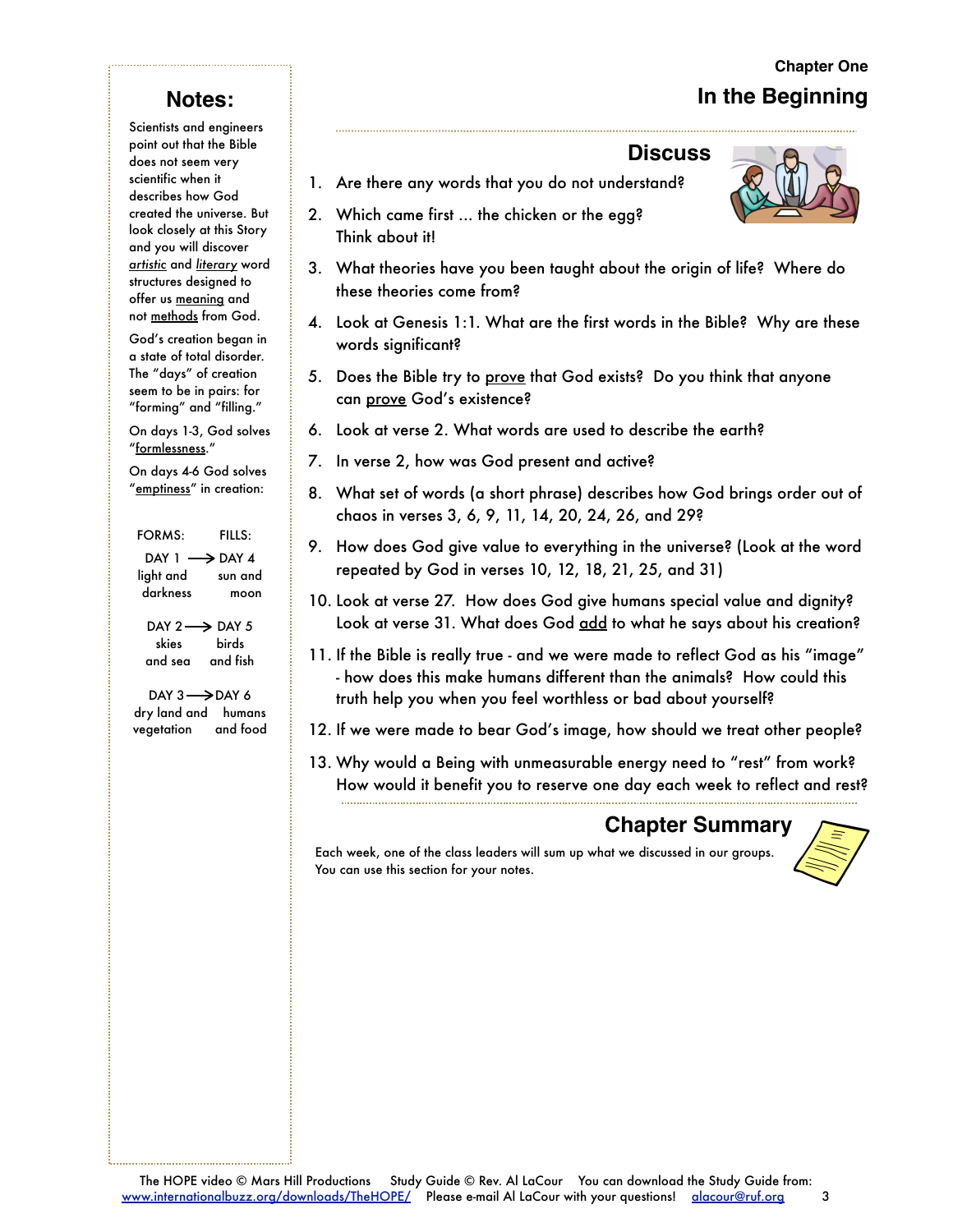#### **Chapter Preview**

Chapter 2 introduces the question of evil. If a good and all-powerful God created all things, then where did evil come from? The Bible teaches that evil is real and dangerous. But evil is not ultimate (absolute) or eternal. Evil did not start with God. Evil is the result of free and unwise choices made by created beings who rebelled against God. And God has promised to defeat evil.

# **View Movie**

Event Five: the Tree of Life and the Tree of Knowledge Event Six: the Rebellion of Satan and the Creation of Hell Event Seven: the Deception and the Fall of Man Event Eight: A Spiritual Disease Enters the World Event Nine: The First Promise of a Deliverer



## **Bible Study**

Genesis 3:1-24: 1 Now the serpent was more crafty than any of the wild animals the LORD God had made. He said to the woman, "Did God really say, 'You must not eat from any tree in the garden'?"

 $^2$  The woman said to the serpent, "We may eat fruit from the trees in the garden,  $^3$  but God did say, 'You must not eat fruit from the tree that is in the middle of the garden, and you must not touch it, or you will die.'" 4 "You will not surely die," the serpent said to the woman. 5 "For God knows that when you eat of it your eyes will be opened, and you will be like God, knowing good and evil."

6 When the woman saw that the fruit of the tree was good for food and pleasing to the eye, and also desirable for gaining wisdom, she took some and ate it. She also gave some to her husband, who was with her, and he ate it.  $7$  Then the eyes of both of them were opened, and they realized they were naked; so they sewed fig leaves together and made coverings for themselves.

<sup>8</sup> Then the man and his wife heard the sound of the LORD God as he was walking in the garden in the cool of the day, and they hid from the LORD God among the trees of the garden. <sup>9</sup> But the LORD God called to the man, "Where are you?"

 $10$  He answered, "I heard you in the garden, and I was afraid because I was naked; so I hid."  $^{11}$  And he said, "Who told you that you were naked? Have you eaten from the tree that I commanded you not to eat from?" 12 The man said, "The woman you put here with me — she gave me some fruit from the tree, and I ate it." <sup>13</sup> Then the LORD God said to the woman, "What is this you have done?" The woman said, "The serpent deceived me, and I ate."

14 So the LORD God said to the serpent, "Because you have done this, "Cursed are you above all the livestock and all the wild animals! You will crawl on your belly and you will eat dust all the days of your life. 15 And I will put enmity between you and the woman, and between your offspring and hers; he will crush your head, and you will strike his heel."

<sup>16</sup> To the woman he said, "I will greatly increase your pains in childbearing; with pain you will give birth to children. Your desire will be for your husband, and he will rule over you."

 $17$  To Adam he said, "Because you listened to your wife and ate from the tree about which I commanded you, 'You must not eat of it,' "Cursed is the ground because of you; through painful toil you will eat of it all the days of your life. <sup>18</sup> It will produce thorns and thistles for you, and you will eat the plants of the field. <sup>19</sup> By the sweat of your brow you will eat your food until you return to the ground, since from it you were taken; for dust you are and to dust you will return."

<sup>20</sup> Adam named his wife Eve, because she would become the mother of all the living.

21 The LORD God made garments of skin for Adam and his wife and clothed them. 22 And the LORD God said, "The man has now become like one of us, knowing good and evil. He must not be allowed to reach out his hand and take also from the tree of life and eat, and live forever." 23 So the LORD God banished him from the Garden of Eden to work the ground from which he had been taken. <sup>24</sup> After he drove the man out, he placed on the east side of the Garden of Eden cherubim and a flaming sword flashing back and forth to guard the way to the tree of life.

# **Notes:**

PROBLEM OF EVIL: Is evil equal and opposite to God?

Is evil not real? Was God not powerful or good enough to prevent evil?

Those answers have all been suggested by various religions and philosophies.

The Bible does not solve all mysteries about the existence of evil. But the Bible does give us hope.

God has promised to destroy all that is evil in the world.

LOVE IS A CHOICE: God made humans to give and receive love. Real love is never forced, but is freely chosen.

The problem was not an attraction to forbidden fruit (the Bible does not tell us what the fruit was).

The main point is that God wanted his highest creatures to: 1) Honor God as God (not attempt to act like gods) and 2) Love God as the One who provides us with all we need.

To prove (or test) the sincerity of human love and respect, God set one limit: all was provided and only one thing was forbidden.

Would humans, God's most noble creatures, freely choose to return his love and goodness?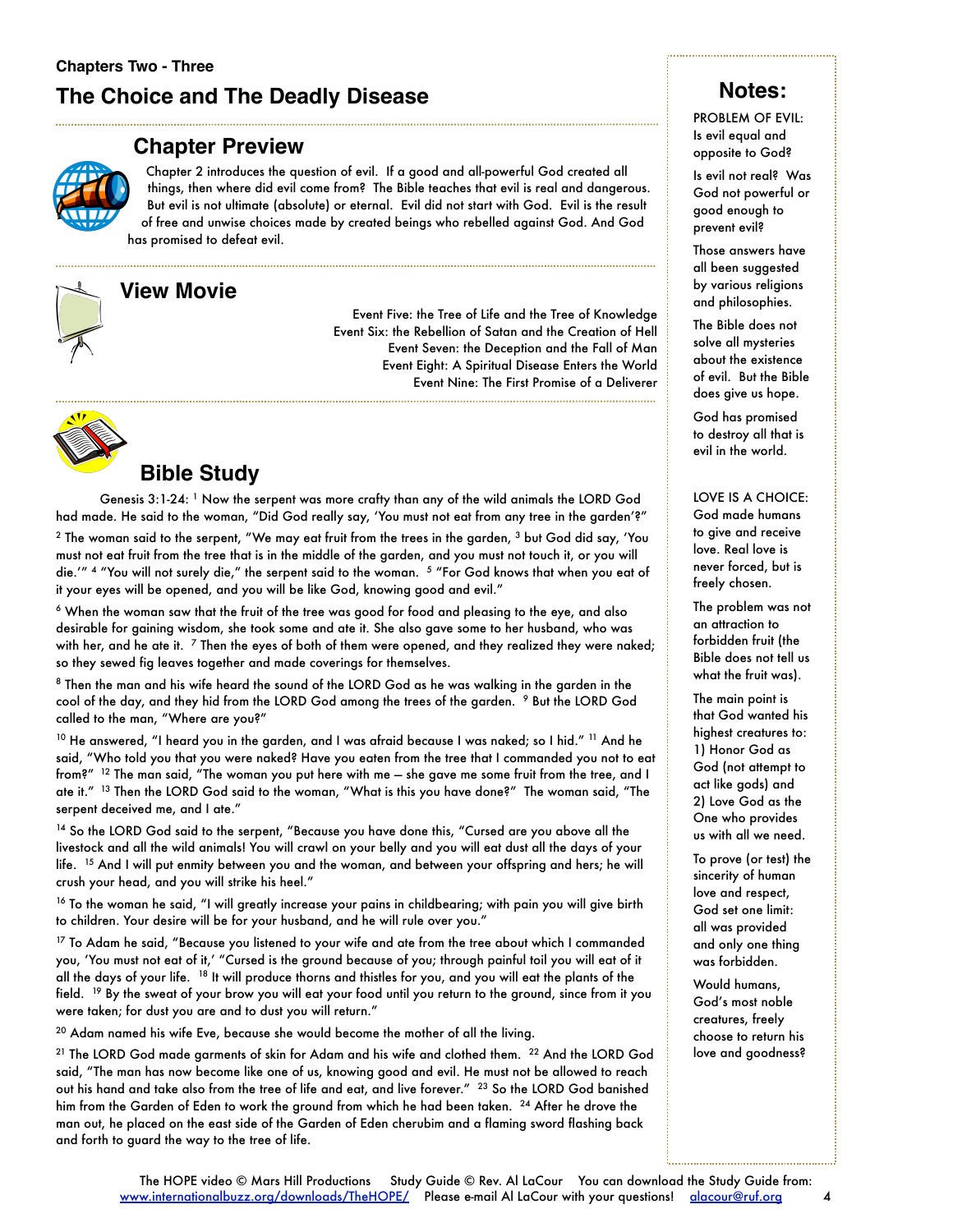# **Notes:**

A TALKING SERPENT? This may seem foolish to you. But try to remember these points:

- 1. The Bible book of Genesis uses literary structures to make its points.
- 2. A powerful created spirit-being (Lucifer = Satan = devil) rebelled against God before time, prior to humans' disobedience.
- 3. So, the snake (or, serpent) was a tool or instrument of an unseen, powerful evil one - the devil.
- 4. God made humans in his image. God gave to man royal authority to rule over all the other creatures for God's honor.

Why did the devil use the lowest creature to attack God's "rulers" (humans)? Satan planned to overthrow God's order and to distort the reflection of God's glory in the creation.

#### THE DEVIL'S TRAP:

Satan began with a SUGGESTION: "Did God say?"

He then DISTORTS God's word: "You must not eat from any tree?"

Finally, the devil **CONTRADICTS** the Word of God: "You will not die."

# **The Choice and The Deadly Disease**

#### **Discuss**

- 1. Are there any words that you do not understand?
- 2. During your childhood, what kinds of behavior got you into big trouble with your parents?
- 3. Look at verse 1. What disguise did Satan use to attack the humans? Why do you think Satan attacked humans who bear God's image?
- 4. Compare God's words in Genesis 2:16-17 (below) with Satan's words in Genesis 3:1-5. What has Satan done with God's words?

Genesis 2:16-17: 16 And the LORD God commanded the man, "You are free to eat from any tree in the garden; <sup>17</sup> but you must not eat from the tree of the knowledge of good and evil, for when you eat of it you will surely die."

- 5. Look at verse 5. What does the serpent promise? Why does that seem desirable? How do people today try to "be like God"?
- 6. The Bible never blames the woman for evil coming into the world. Look at the end of verse 6: why is the man also guilty? The class leader will explain more about this during the Chapter Summary.
- 7. In verses 7-10, what were some of the results of human disobedience? How do people still try to "run" from God and "cover up" today?
- 8. In verses 12-13, does the man take responsibility? Who does the man blame? Who does the woman blame?
- 9. How do people in your home culture try to avoid blame and shame?
- 10. How difficult is it to admit that you are wrong, and say "I am sorry"?
- 11. Look at how God speaks to the serpent in verse 15. How do God's words give humans hope for the future? (Note: "enmity" = "hostility")
- 12. Look at verse 21. How does God provide for the humans?

## **Chapter Summary**

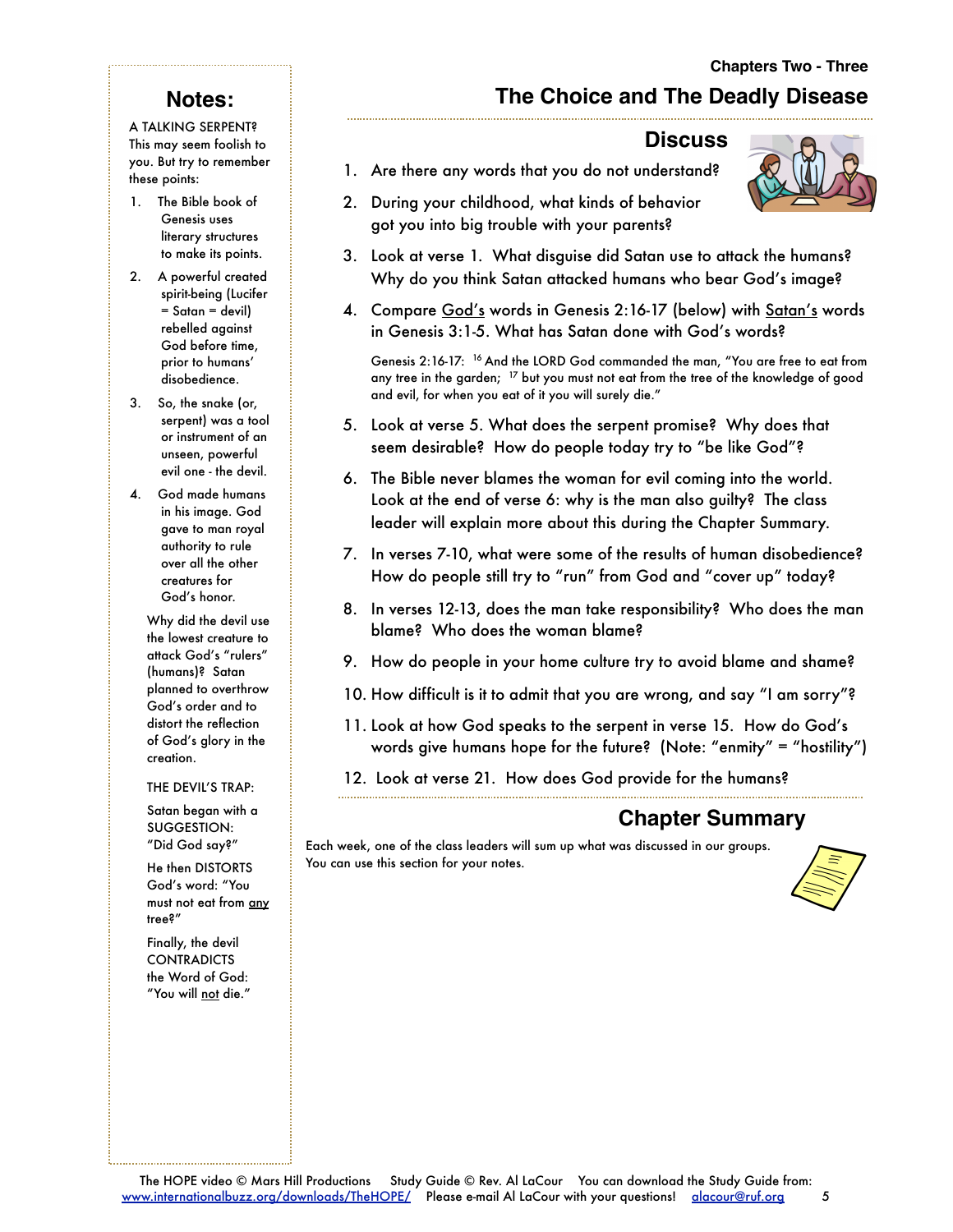#### **Chapter Four**

# **Prelude to the Promise**



#### **Chapter Preview**

Chapter 4 shows how The HOPE was introduced to a world filled with HOPELESSNESS. As the Prelude (introduction) to God's Promise, the Bible is placed in a world-wide setting. God's Story is set in the middle of all nations. Human pride, sin, and wickedness cause divisions and strife between all peoples. Before God showed grace, God was grieved.

#### **View Movie**

Event Ten: God was Grieved - the Great Flood Event Eleven: The Beginning of the Nations - The Tower of Babel



# **Bible Study**

THE GREAT FLOOD: Genesis 6:5-22: 5 The LORD saw how great man's wickedness on the earth had become, and that every inclination of the thoughts of his heart was only evil all

the time. <sup>6</sup> The LORD was grieved that he had made man on the earth, and his heart was filled with pain.  $^7$  So the LORD said, "I will wipe mankind, whom I have created, from the face of the earth — men and animals, and creatures that move along the ground, and birds of the air — for I am grieved that I have made them." 8 But Noah found favor in the eyes of the LORD.

9 This is the account of Noah. Noah was a righteous man, blameless among the people of his time, and he walked with God. 10 Noah had three sons: Shem, Ham and Japheth.

 $11$  Now the earth was corrupt in God's sight and was full of violence.  $12$  God saw how corrupt the earth had become, for all the people on earth had corrupted their ways. <sup>13</sup> So God said to Noah, "I am going to put an end to all people, for the earth is filled with violence because of them. I am surely going to destroy both them and the earth. 14 So make yourself an ark of cypress wood; make rooms in it and coat it with pitch inside and out...<sup>17</sup> I am going to bring floodwaters on the earth ... Everything on earth will perish. 18 But I will establish my covenant with you, and you will enter the ark — you and your sons and your wife and your sons' wives with you. <sup>19</sup> You are to bring into the ark two of all living creatures, male and female, to keep them alive with you. 20 Two of every kind of bird, of every kind of animal and of every kind of creature that moves along the ground will come to you to be kept alive. <sup>21</sup> You are to take every kind of food that is to be eaten and store it away as food for you and for them." <sup>22</sup> Noah did everything just as God commanded him.

#### AFTER NOAH AND HIS FAMILY WERE SAVED:

Genesis 9:1: Then God blessed Noah and his sons, saying to them, "Be fruitful and increase in number and fill the earth."

Genesis 9:11-13 11 I establish my covenant with you: Never again will all life be cut off by the waters of a flood; never again will there be a flood to destroy the earth." 12 And God said, "This is the sign of the covenant I am making between me and you and every living creature with you, a covenant for all generations to come: 13 I have set my rainbow in the clouds, and it will be the sign of the covenant between me and the earth.

THE TOWER OF BABEL: Genesis 10:32-11:9: <sup>32</sup> These are the clans of Noah's sons, according to their lines of descent, within their nations. From these the nations spread out over the earth after the flood. <sup>11:1</sup> Now the whole world had one language and a common speech. 2 As men moved eastward, they found a plain in Shinar and settled there.

3 They said to each other, "Come, let's make bricks and bake them thoroughly." They used brick instead of stone, and tar for mortar. 4 Then they said, "Come, let us build ourselves a city, with a tower that reaches to the heavens, so that we may make a name for ourselves and not be scattered over the face of the whole earth."

 $5$  But the LORD came down to see the city and the tower that the men were building.  $6$  The LORD said, "If as one people speaking the same language they have begun to do this, then nothing they plan to do will be impossible for them. <sup>7</sup> Come, let us go down and confuse their language so they will not understand each other."

8 So the LORD scattered them from there over all the earth, and they stopped building the city. 9 That is why it was called Babel — because there the LORD confused the language of the whole world. From there the LORD scattered them over the face of the whole earth.

# **Notes:**

A massive FLOOD? In ancient literature from many world cultures, there are stories of a massive flood and people who survived it. These stories have many similarities. Is this a coincidence? Beyond the Bible, stories of a massive flood are found in the Quran and the Babylonian Epic of Gilgamesh. A sixth century BC Indian myth tells of Manu, a hero advised by a fish to build a ship to escape a flood. One Chinese word for ship, "chuan," can be divided into characters meaning "8 people together in the water" - the number of people on Noah's ark.

#### Was the tower of Babel a ZIGGURAT?

Ziggurats are coneshaped temples found in Sumeria, Babylonia and Assyria. They were also built by the Mayan Indians. They date from 3,000 B.C. People always worship on their "high places." What do modern people worship? What are some of our modern "high places?"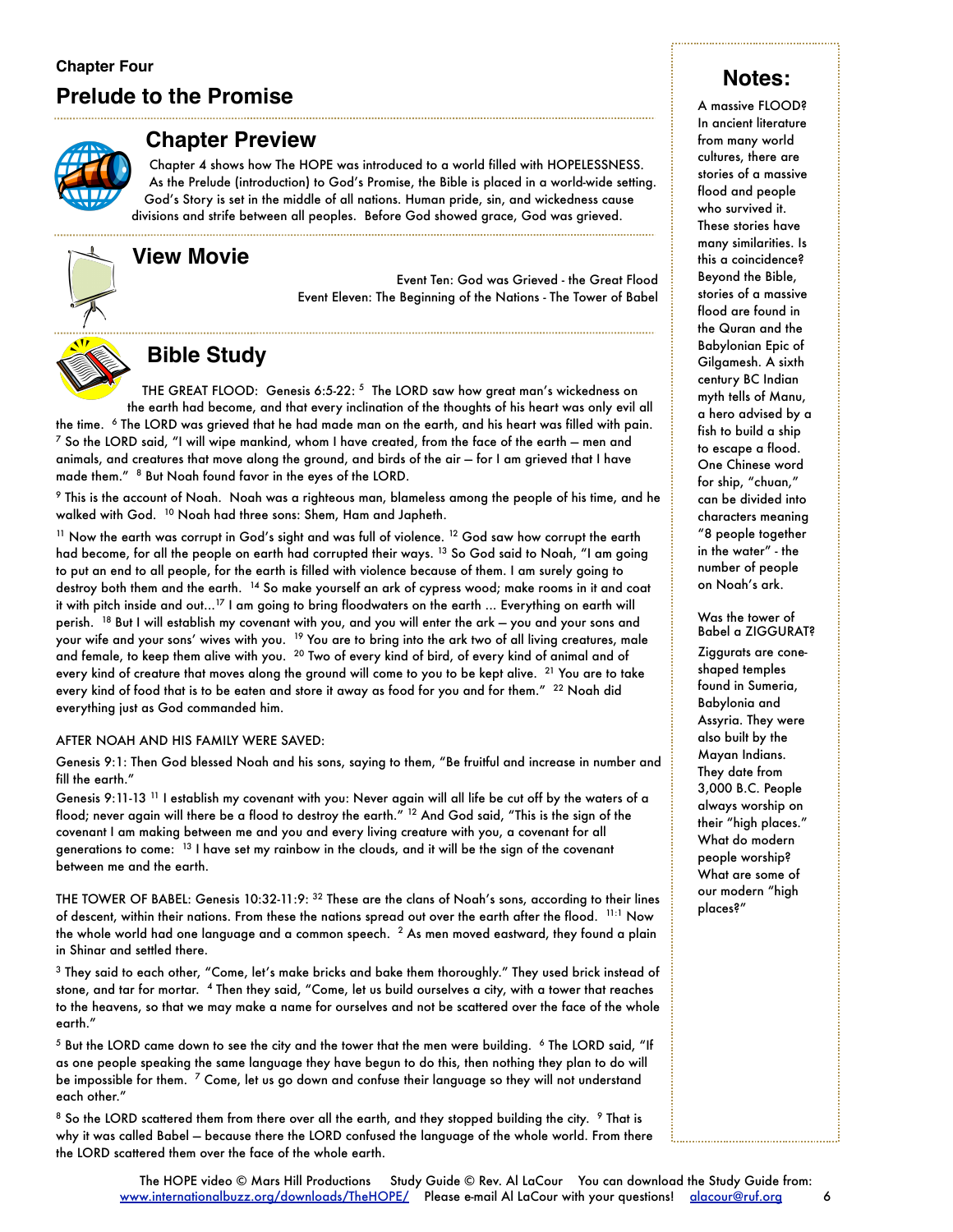#### **Chapter Four**

# **Prelude to the Promise**

#### **Notes:**

#### CAN GOD REALLY HAVE A "HEART"?

According to the Bible, God is infinite Spirit. God is not a physical Being.

But we must describe God with human words, including words that show feelings and concern.

One Bible scholar, Dr. Bruce Waltke, comments that, "the unchanging God is always pained by sin."

#### WILL GOD REUNITE ALL THE NATIONS?

When we try to honor and glorify ourselves, God is grieved. God scatters and divides us.

But thousands of years after Babel, on the day of Pentecost (Acts 2), God gave the earliest Christians an ability to speak other languages. People from all nations were amazed, "We hear them declaring the wonders of God in our own tongues!"

What was different between Babel and Pentecost? We will study this more in a later class.

#### **Discuss**

- 1. Are there any words that you do not understand?
- 2. Have you ever experienced a natural disaster?
- 3. Is there a "flood story" in the ancient literature of your culture?
- 4. What do you think is bad about the world today? What do you see in the world that disturbs or grieves you the most?
- 5. In verses 5 and 11-12, what did God observe about people on earth?
- 6. Look at verse 5. How is human wickedness more than bad behavior? Look at the words "*every* ... only ... all the time." What do these words tell you about what God observed?
- 7. According to verse 6, how did God react to human sinfulness?
- 8. In verse 7, what does the LORD plan to do? According to verse 8, how did God look at Noah in a different way?
- 9. Do the words "find favor" in verse 8 mean that Noah was a better person than other people? The class leader will explain more about the idea of "God's favor (grace)" during the Chapter Summary.
- 10. Look at verse 18. What did God establish with Noah and his family? The class leader will explain this Bible term in the Chapter Summary.
- 11. Now look at the story of the great Tower. In Genesis 11:4, what were 2 reasons why the people decided to build a Tower?
- 12. Compare what God said to Noah in Genesis 9:1 and what the people said in Genesis 11:4. How did the people disobey God?
- 13. Look at Genesis 11:7. How did God divide and scatter the nations?
- 14. What divides the nations and different cultures today? What makes you feel "scattered and confused" in your own life?

# **Chapter Summary**

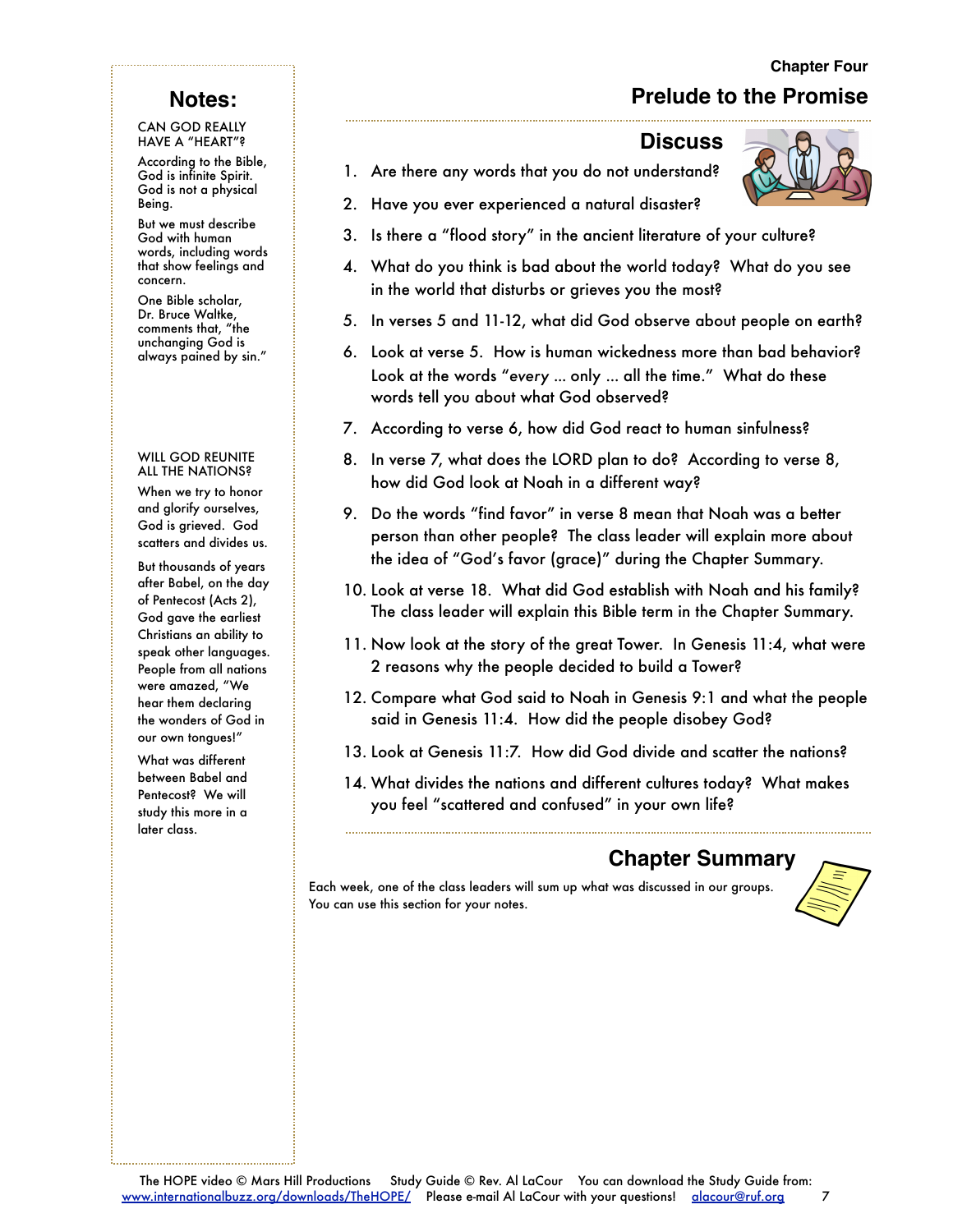# **Blessed to be a Blessing**

#### **Chapter Preview**



Chapter 5 shows the way that God spreads The HOPE to all the nations of the world. God's original purpose never changed. God will fill the earth with his glory and blessing. But the whole world has turned away from God. The LORD chooses and calls Abraham to bless all nations through his family. But Abraham and his wife are old and childless. God's blessing comes through the promise of a miracle Son. Must that Son be sacrificed?

#### **View Movie**

Event Twelve: The Calling of Abraham Event Thirteen: Abraham offers His Son - God Provides a Substitute



# **Bible Study**

GOD CALLS ABRAHAM: Genesis 12:1-3: <sup>1</sup> The LORD had said to Abram, "Leave your

country, your people and your father's household and go to the land I will show you.<sup>2</sup> "I will make you into a great nation and I will bless you; I will make your name great, and you will be a blessing. 3 I will bless those who bless you, and whoever curses you I will curse; and all peoples on earth will be blessed through you."

GOD'S PROMISE TO ABRAHAM: Genesis 15:3-6: 3 And Abram said, "You have given me no children; so a servant in my household will be my heir." 4 Then the word of the LORD came to him: "This man will not be your heir, but a son coming from your own body will be your heir." <sup>5</sup> He took him outside and said, "Look up at the heavens and count the stars — if indeed you can count them." Then he said to him, "So shall your offspring be." 6 Abram believed the LORD, and he credited it to him as righteousness.

GOD PROMISES A SON: Genesis 17:1-5 <sup>1</sup> When Abram was ninety-nine years old, the LORD appeared to him and said, "I am God Almighty; walk before me and be blameless. 2 I will confirm my covenant between me and you and will greatly increase your numbers." 3 Abram fell facedown, and God said to him, <sup>4</sup> "As for me, this is my covenant with you: You will be the father of many nations. <sup>5</sup> No longer will you be called Abram; your name will be Abraham, for I have made you a father of many nations.

THE LORD PROVIDES A LAMB: Genesis 22:1-18: 1 Some time later God tested Abraham. He said to him, "Abraham!" "Here I am," he replied. 2 Then God said, "Take your son, your only son, Isaac, whom you love, and go to the region of Moriah. Sacrifice him there as a burnt offering on one of the mountains I will tell you about."

 $3$  Early the next morning Abraham got up and saddled his donkey. He took with him two of his servants and his son Isaac. When he had cut enough wood for the burnt offering, he set out for the place God had told him about. 4 On the third day Abraham looked up and saw the place in the distance. 5 He said to his servants, "Stay here with the donkey while I and the boy go over there. We will worship and then we will come back to you."

6 Abraham took the wood for the burnt offering and placed it on his son Isaac, and he himself carried the fire and the knife. As the two of them went on together, <sup>7</sup> Isaac spoke up and said to his father Abraham, "Father?" "Yes, my son?" Abraham replied. "The fire and wood are here," Isaac said, "but where is the lamb for the burnt offering?"

8 Abraham answered, "God himself will provide the lamb for the burnt offering, my son." And the two of them went on together. 9 When they reached the place God had told him about, Abraham built an altar there and arranged the wood on it. He bound his son Isaac and laid him on the altar, on top of the wood.  $10$  Then he reached out his hand and took the knife to slay his son.  $11$  But the angel of the LORD called out to him from heaven, "Abraham! Abraham!" "Here I am," he replied.

 $12$  "Do not lay a hand on the boy," he said. "Do not do anything to him. Now I know that you fear God, because you have not withheld from me your son, your only son." 13 Abraham looked up and there in a thicket he saw a ram caught by its horns. He went over and took the ram and sacrificed it as a burnt offering instead of his son. 14 So Abraham called that place The LORD Will Provide. And to this day it is said, "On the mountain of the LORD it will be provided."

 $15$  The angel of the LORD called to Abraham from heaven a second time  $16$  and said, "I swear by myself, declares the LORD, that because you have done this and have not withheld your son, your only son, <sup>17</sup> I will surely bless you and make your descendants as numerous as the stars in the sky and as the sand on the seashore. Your descendants will take possession of the cities of their enemies, <sup>18</sup> and through your offspring all nations on earth will be blessed, because you have obeyed me."

## **Notes:**

The life of Abraham is recorded in the Old Testament part of the Bible: Genesis 12:1 - 25:11.

The LORD called Abraham to give up everything dear to him - his family, land, and household gods - to follow the one true God.

Abraham believed and obeyed God. The New Testament part of the Bible calls him "the father of all who believe."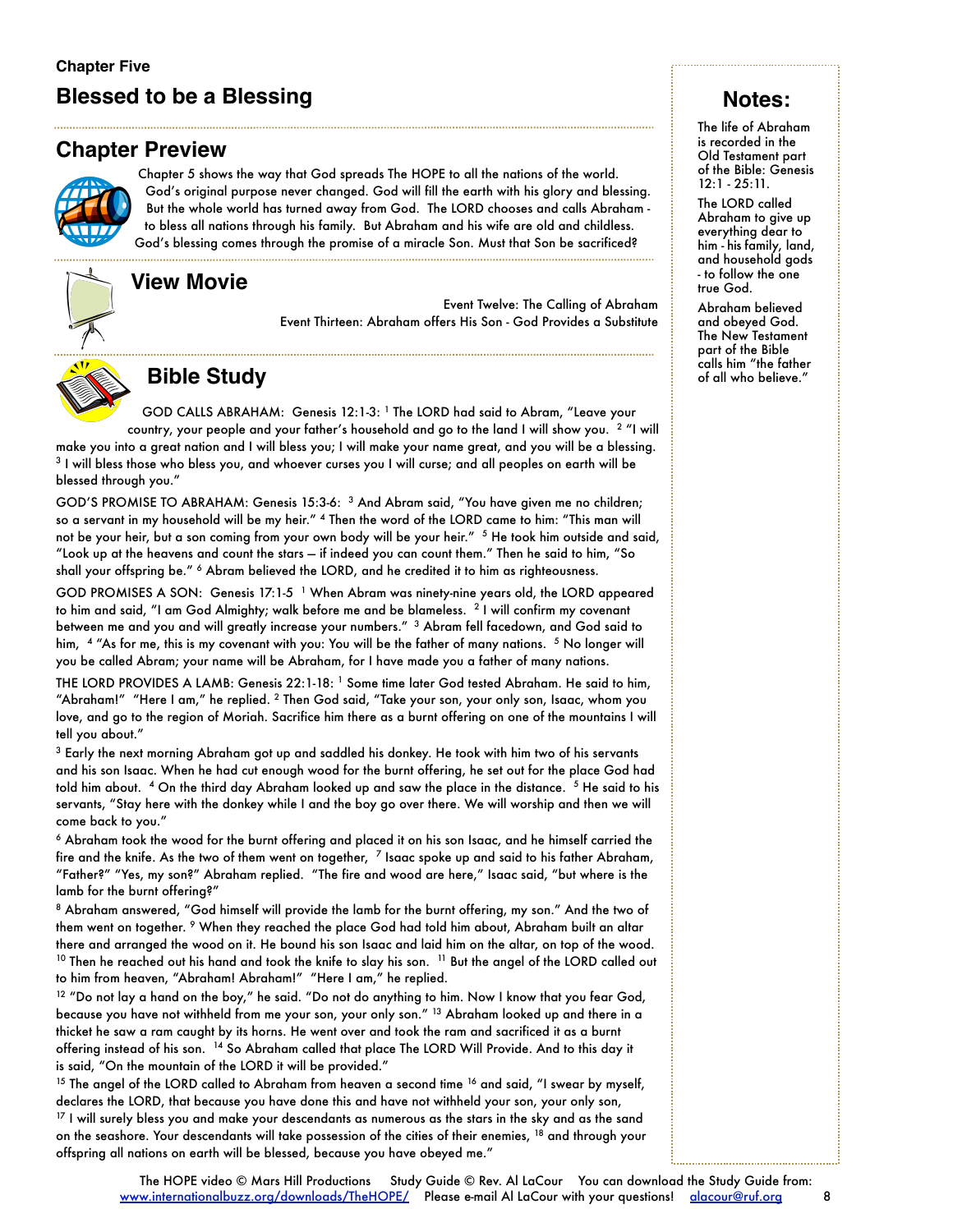# **Blessed to be a Blessing**

# **Notes:**

COVENANT: The Bible calls the promise God made with Abraham a "covenant."

But God's covenant is more than a promise.

God totally commits himself to fulfill all that He has promised to do. The fulfillment does not depend on our human performance, but on what God does.

If you break a business contract, you must pay the penalty. But God promises to pay the expense of our broken promises.

"The Lord will provide" is clear in Genesis 22: he provides a sacrifice as the substitute for the life of Abraham's only son Isaac.

#### **Discuss**

1. Are there any words that you do not understand?

- 2. Where is your home city? Can you show it to our group on a map? When did you first leave your home? Who - or what - did you have to leave behind?
- 3. What was the most difficult part of leaving your home country? What has been the hardest thing about coming to a foreign country?
- 4. Look at Genesis 12:1-3. What did God ask Abram to leave behind? Do you think it was easy or hard for him to believe and follow God?
- 5. What did God promise to Abraham? Would this happen soon?
- 6. Look at Genesis 15:3-6. What worry does Abraham express to God? How does the LORD answer Abraham's doubts?
- 7. Look at 15:6. How did Abraham become "right with God"?
- 8. In Genesis chapter 17, Abram is 99 years old. But he still has no son. How does God describe his "covenant" with Abram? (The Note on the left explains the meaning of "covenant")
- 9. In Genesis 22, how did God "test" Abraham's faith?
- 10. Look at Genesis 22:2. In this verse, how is Abraham's relationship with Isaac described?
- 11. How does the LORD provide for Abraham and his family?
- 12. At this time in your life, what is it that makes you the most afraid? What worries you the most about your future?
- 13. If God spoke directly to you, and promised to protect and reward you - how would you respond? Would this solve all your worries?

# **Chapter Summary**

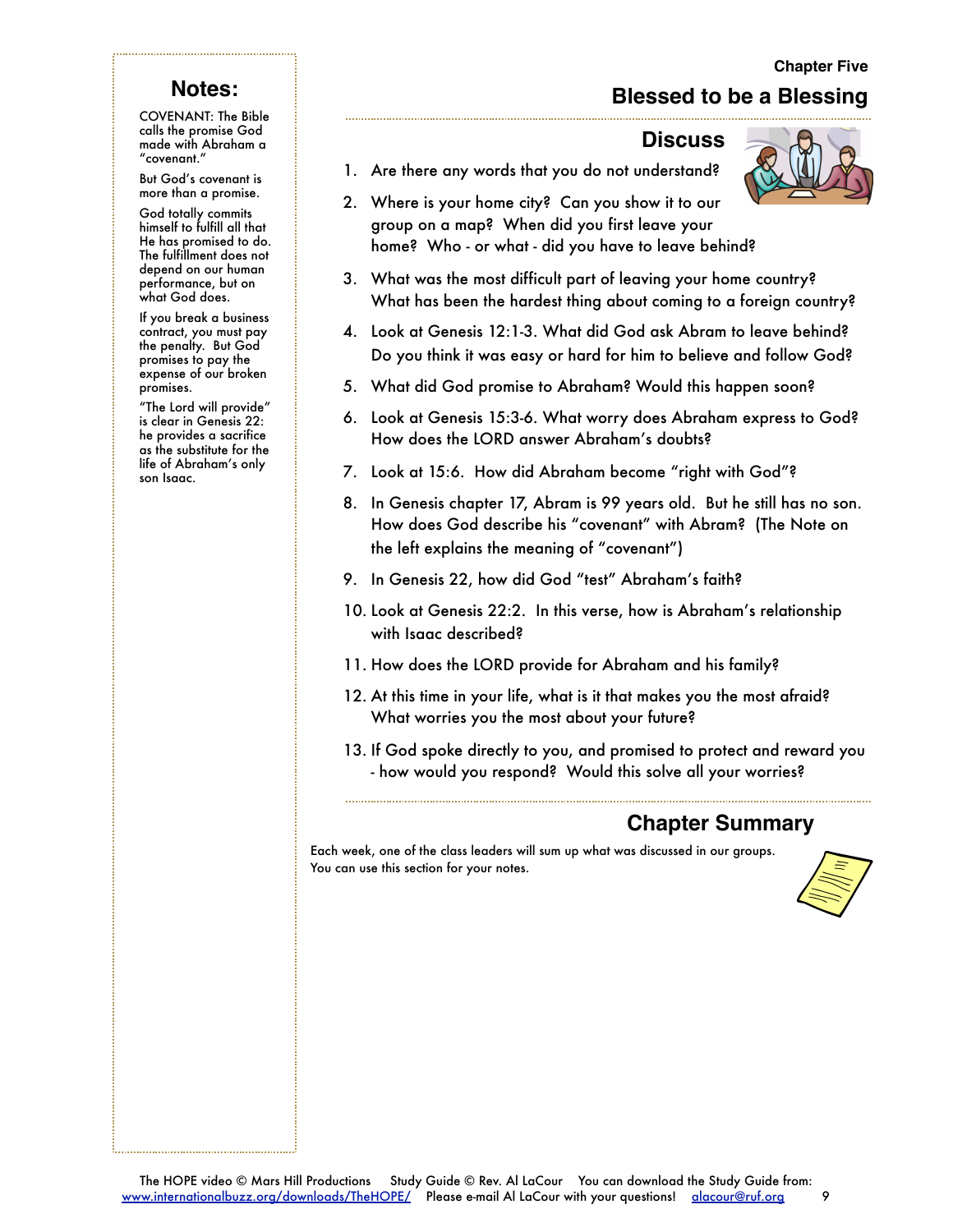# **People of the Promise**

# **Chapter Preview**



Chapter 6 shows how the family of Abraham became the Hebrews. The video gives a quick overview (just 8+ minutes) of the family history. God promised to Abraham his son Isaac. God's Promise continued through Abraham's grandson. Isaac named him Jacob, but God renamed him "Israel." Abraham's great-grandsons became "The Twelve Tribes of Israel." One great-grandson was Joseph. He provided food for the people of Israel in Egypt.

When the Hebrews became slaves in Egypt, God prepared Moses to become their deliverer.

## **View Movie**

Event Fourteen: Isaac, Jacob, and Joseph - God's Promise Lives Event Fifteen: God Prepares Moses to Lead the Hebrew People Event Sixteen: God Brings the Hebrew People Out of Slavery



# **Bible Study**

JOSEPH WAS REJECTED BY HIS BROTHERS: Genesis 37:3-8: 3 Now Israel loved Joseph more than any of his other sons, because he had been born to him in his old age; and he made a richly ornamented robe for him. 4 When his brothers saw that their father loved him more than any of them, they hated him and could not speak a kind word to him. 5 Joseph had a dream, and when he told it to his brothers, they hated him all the more. <sup>6</sup> He said to them, "Listen to this dream I had: <sup>7</sup> We were binding sheaves of grain out in the field when suddenly my sheaf rose and stood upright, while your sheaves gathered around mine and bowed down to it." 8 His brothers said to him, "Do you intend to reign over us? Will you actually rule us?" And they hated him all the more because of his dream and what he had said."

JOSEPH FORGIVES AND PROVIDES BREAD FOR HIS FAMILY: Genesis 45:4-8 and 50:18-21: 45:4 Joseph said to his brothers, "Come close to me." When they had done so, he said, "I am your brother Joseph, the one you sold into Egypt! <sup>5</sup> Now, do not be distressed and do not be angry with yourselves for selling me here, because it was to save lives that God sent me ahead of you. <sup>6</sup> For two years now there has been famine in the land and for the next five years there will not be plowing and reaping. <sup>7</sup> But God sent me ahead of you to preserve for you a remnant on earth and to save your lives by a great deliverance. 8 "So then, it was not you who sent me here, but God. He made me father to Pharaoh, lord of his entire household and ruler of all Egypt.

50:18 His brothers then came and threw themselves down before him. "We are your slaves," they said.  $19$  But Joseph said to them, "Don't be afraid. Am I in the place of God?  $20$  You intended to harm me, but God intended it for good to accomplish what is now being done, the saving of many lives.  $21$  So then, don't be afraid. I will provide for you and your children." And he reassured them and spoke kindly to them.

GOD APPEARS TO MOSES: Exodus 3:1-10: 1 Now Moses was tending the flock of Jethro his father-inlaw ... and he led the flock to the far side of the desert and came to Horeb, the mountain of God. <sup>2</sup> There the angel of the LORD appeared to him in flames of fire from within a bush. Moses saw that though the bush was on fire it did not burn up. <sup>3</sup> So Moses thought, "I will go over and see this strange sight – why the bush does not burn up." 4 When the LORD saw that he had gone over to look, God called to him from within the bush, "Moses! Moses!" And Moses said, "Here I am." <sup>5</sup> "Do not come any closer," God said. "Take off your sandals, for the place where you are standing is holy ground." 6 Then he said, "I am the God of your father, the God of Abraham, the God of Isaac and the God of Jacob." At this, Moses hid his face, because he was afraid to look at God. 7 The LORD said, "I have indeed seen the misery of my people in Egypt. I have heard them crying out because of their slave drivers, and I am concerned about their suffering. <sup>8</sup> So I have come down to rescue them from the hand of the Egyptians and to bring them up out of that land into a good and spacious land, a land flowing with milk and honey ... <sup>10</sup> So now, go. I am sending you to Pharaoh to bring my people the Israelites out of Egypt."

THE LORD SPARES ISRAEL: THE SACRIFICE OF A LAMB: Exodus 12:1-3,12-13: 1 The LORD said to Moses and Aaron in Egypt,  $2$  "This month is to be for you the first month, the first month of your year.  $3$  Tell the whole community of Israel that on the tenth day of this month each man is to take a lamb for his family, one for each household ... 12 "On that same night I will pass through Egypt and strike down every firstborn — both men and animals — and I will bring judgment on all the gods of Egypt. I am the LORD. 13 The blood will be a sign for you on the houses where you are; and when I see the blood, I will PASS OVER you. No destructive plague will touch you when I strike Egypt."

#### **Notes:**

Here is the "family tree" of Abraham. Notice that not all of his natural children inherited God's Promise. Two of his firstborn sons (Ishmael, Esau) were not heirs as expected. God's Promise does not follow tradition.

Abraham



The Twelve Tribes of Israel (Jacob's sons) - Joseph and his **Brothers** 

Joseph's life has a meaningful pattern. He was rejected by his brothers. But he was promoted to the ruler's right hand. And he became the savior of all nations.

You will see this same pattern in the life of Jesus Christ. Jesus was rejected by the sons of Israel. But he provides the "bread of life" to all people in the world, including his own family who thought that he was dead.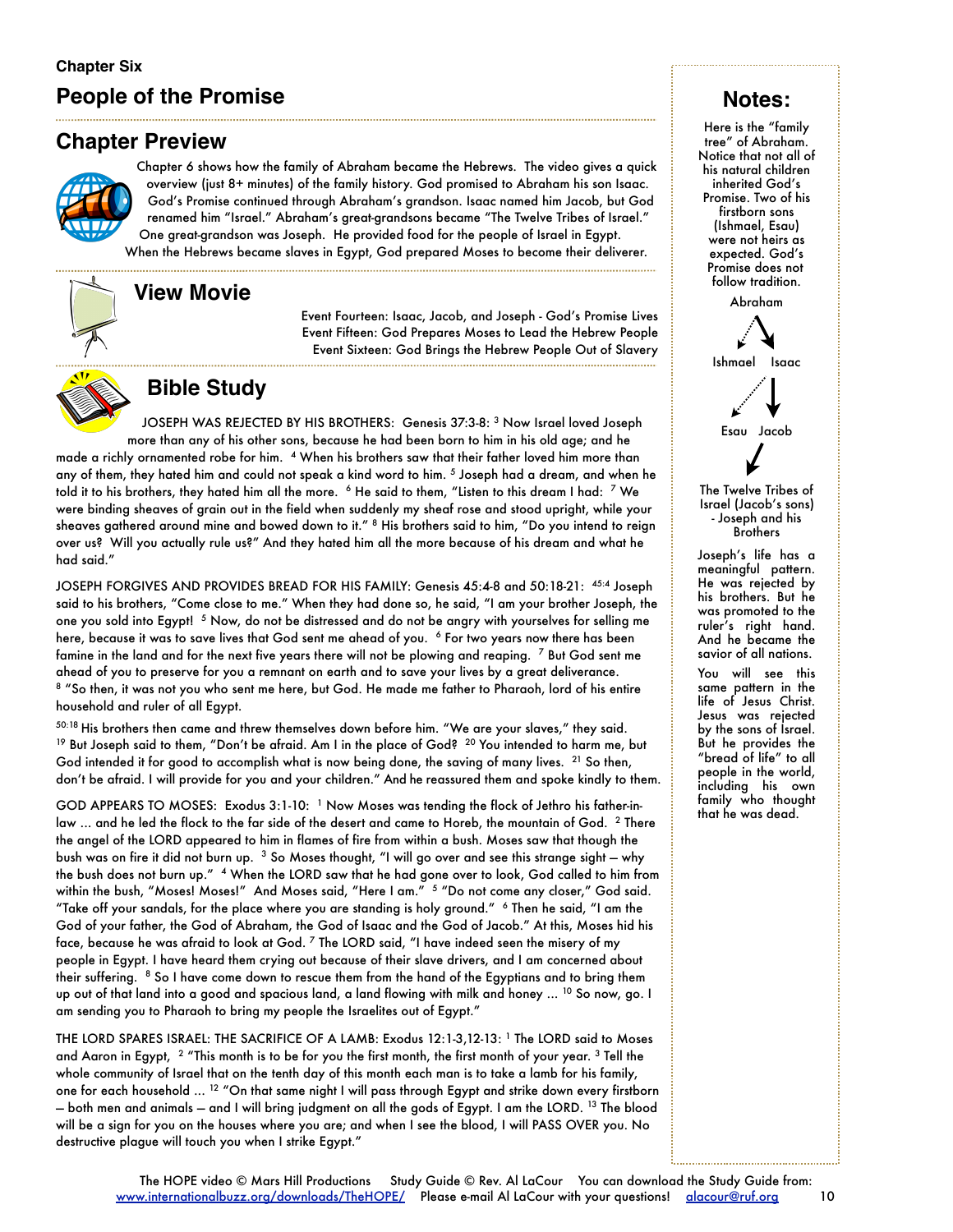# **Chapter Six People of the Promise**

#### **Discuss**

1. Are there any words that you do not understand?

- 2. What is the greatest gift you have received from your parents? Were you ever jealous of what another person received? How did that make you feel or act?
- 3. Look at Genesis 37:3-8. What were some reasons why Joseph's brothers hated and rejected him?
- 4. According to verse 7, what did Joseph dream? What is a "sheaf"? How did Joseph's brothers interpret his dream?
- 5. Look at Genesis 45:4-8 and 50:18-21. In Egypt, Joseph meets his brothers after many years. How has Joseph's dream come true?
- 6. Joseph's brothers did great wrong to him. But Joseph forgives them. What does Joseph say to his brothers in 45:5 and 50:20?
- 7. What is the worst thing that has happened to you? What difference would it make in your life, if you believed God has a bigger plan for you - to bring good things out of bad things? Can you believe that?
- 8. Moses ran away from Egypt. Moses was no longer a prince, but a shepherd in the desert. According to Exodus 3:3-4, why did he go to the bush? Do you think God only speaks to people who investigate?
- 9. According to Exodus 3:5-8 how did Moses respond to the LORD? How did the LORD relate to Israel? What must Moses do now?
- 10. Look at Exodus 12:1-3,12-13. What must the Hebrew people do? What will God do? Why is the sacrifice of a lamb so important?

#### **Chapter Summary**

Each week, one of the class leaders will sum up what was discussed in our groups. You can use this section for your notes.



# **Notes:**

PASSOVER is the most holy festival in Israel, even among the Jews today. It is the first day of the Hebrew year.

"Passover" comes from the Bible story. Death "passed over" Hebrew families in Egypt.

The blood of a spotless lamb was sprinkled over the Hebrew homes. The blood of a lamb was the substitute for the death of Israel's sons - like the lamb that substituted for Isaac.

We will see how this pattern is fulfilled in the death of Jesus Christ.

Christian people do not kill lambs or celebrate the Passover because "Christ our Passover was sacrificed for us."

#### HUMAN SIN AND GOD'S PLAN.

In these passages, we see human injustice but also God's plans.

Though he was their family member, Joseph was rejected by his brothers. Though Moses was a prince, Pharaoh treated him like an enemy.

God has a plan above all human injustice and wrong-doing. We will later see this pattern in the New Testament. The first Christians declared: "Let all Israel be assured of this: God has made this Jesus, whom you crucified, both Lord and Christ."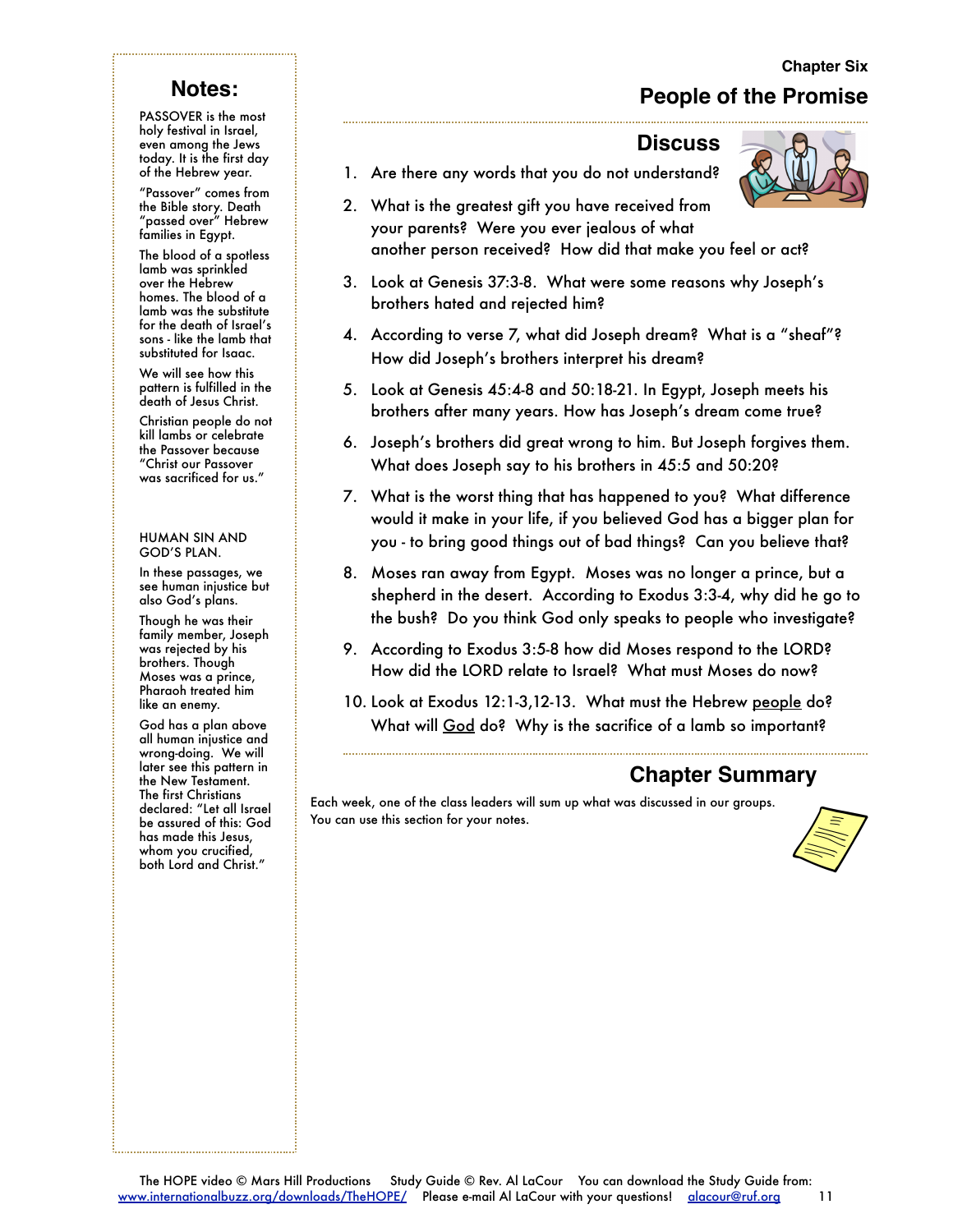# **Chapter Seven Called to Walk in the Ways of God**

# **Chapter Preview**



Chapter 7 tells how the Hebrews became a nation. God told Israel to be his holy people. Israel should represent and reflect the one true God among all the nations in the world. God had spared his people, and sprinkled blood over their homes. God delivered them from slavery. With thanks to God their Savior, Israel must look to God as their true King. They should follow God's laws. But sinful people will disobey God. God provided blood

sacrifices to cover their sins. But they cry out for the coming of God's Promised Deliverer.



# **View Movie**

Event Seventeen: God Gives the Hebrew People the Law Event Eighteen: The Need for a Deliverer



## **Bible Study**

GOD BRINGS THE PEOPLE TO MOUNT SINAI: Exodus 19:3-8: 3 Then Moses went up to God, and the LORD called to him from the mountain and said, "This is what you are to say to the house of Jacob and what you are to tell the people of Israel: 4 'You yourselves have seen what I did to Egypt, and how I carried you on eagles' wings and brought you to myself. 5 Now if you obey me fully and keep my covenant, then out of all nations you will be my treasured possession. Although the whole earth is mine, <sup>6</sup> you will be for me a kingdom of priests and a holy nation.' These are the words you are to speak to the Israelites." <sup>7</sup> So Moses went back and summoned the elders of the people and set before them all the words the LORD had commanded him to speak. <sup>8</sup> The people all responded together, "We will do everything the LORD has said." So Moses brought their answer back to the LORD.

GOD'S MORAL LAW: Exodus 20:1-17: <sup>1</sup> And God spoke all these words: <sup>2</sup> "I am the LORD your God, who brought you out of Egypt, out of the land of slavery. <sup>3</sup> "You shall have no other gods before me. 4 "You shall not make for yourself an idol in the form of anything in heaven above or on the earth beneath or in the waters below. <sup>5</sup> You shall not bow down to them or worship them; for I, the LORD your God, am a jealous God, punishing the children for the sin of the fathers to the third and fourth generation of those who hate me, <sup>6</sup> but showing love to a thousand generations of those who love me and keep my commandments. 7 "You shall not misuse the name of the LORD your God, for the LORD will not hold anyone guiltless who misuses his name. <sup>8</sup> "Remember the Sabbath day by keeping it holy. <sup>9</sup> Six days you shall labor and do all your work, 10 but the seventh day is a Sabbath to the LORD your God. On it you shall not do any work, neither you, nor your son or daughter, nor your manservant or maidservant, nor your animals, nor the alien within your gates. <sup>11</sup> For in six days the LORD made the heavens and the earth, the sea, and all that is in them, but he rested on the seventh day. Therefore the LORD blessed the Sabbath day and made it holy. <sup>12</sup> "Honor your father and your mother, so that you may live long in the land the LORD your God is giving you.<sup>13</sup> "You shall not murder.<sup>14</sup> "You shall not commit adultery.<sup>15</sup> "You shall not steal. <sup>16</sup> "You shall not give false testimony against your neighbor. <sup>17</sup> "You shall not covet your neighbor's house. You shall not covet your neighbor's wife, or his manservant or maidservant, his ox or donkey, or anything that belongs to your neighbor."

PRAYER AT GOD'S TEMPLE: 1 Kings 8:41-50: <sup>41</sup> "As for the foreigner who does not belong to your people Israel but has come from a distant land because of your name  $42$  for men will hear of your great name and your mighty hand and your outstretched arm – when he comes and prays toward this temple, <sup>43</sup> then hear from heaven, your dwelling place ... so that all the peoples of the earth may know your name and fear you, as do your own people Israel...

44 "When your people go to war against their enemies, wherever you send them, and when they pray to the LORD toward the city you have chosen and the temple I have built for your Name, 45 then hear from heaven their prayer and their plea, and uphold their cause. <sup>46</sup> "When they sin against you - for there is no one who does not sin — and you become angry with them and give them over to the enemy, who takes them captive to his own land ... 47 if they have a change of heart in the land where they are held captive, and repent and plead with you in the land of their conquerors and say, 'We have sinned, we have done wrong, we have acted wickedly'; <sup>48</sup> and if they turn back to you with all their heart and soul in the land of their enemies who took them captive, and pray to you toward the land you gave their fathers, toward the city you have chosen and the temple I have built for your Name; <sup>49</sup> then from heaven, your dwelling place, hear their prayer and their plea, and uphold their cause. <sup>50</sup> And forgive your people..."

# **Notes:**

In most religions, you obey God to get his blessings. So, God's laws are your way to come to God for favor. God's goodness depends on your good deeds or religious rituals.

Obeying God's laws is not a way to get approval or to earn acceptance from God.

The Bible teaches that obeying God's laws is a way for God's people to show thanks to God for his love and kindness.

What GOD DOES for us



What WE DO for God

If you are thankful that the LORD GOD is your SAVIOR, then you will love GOD and obey him as your KING.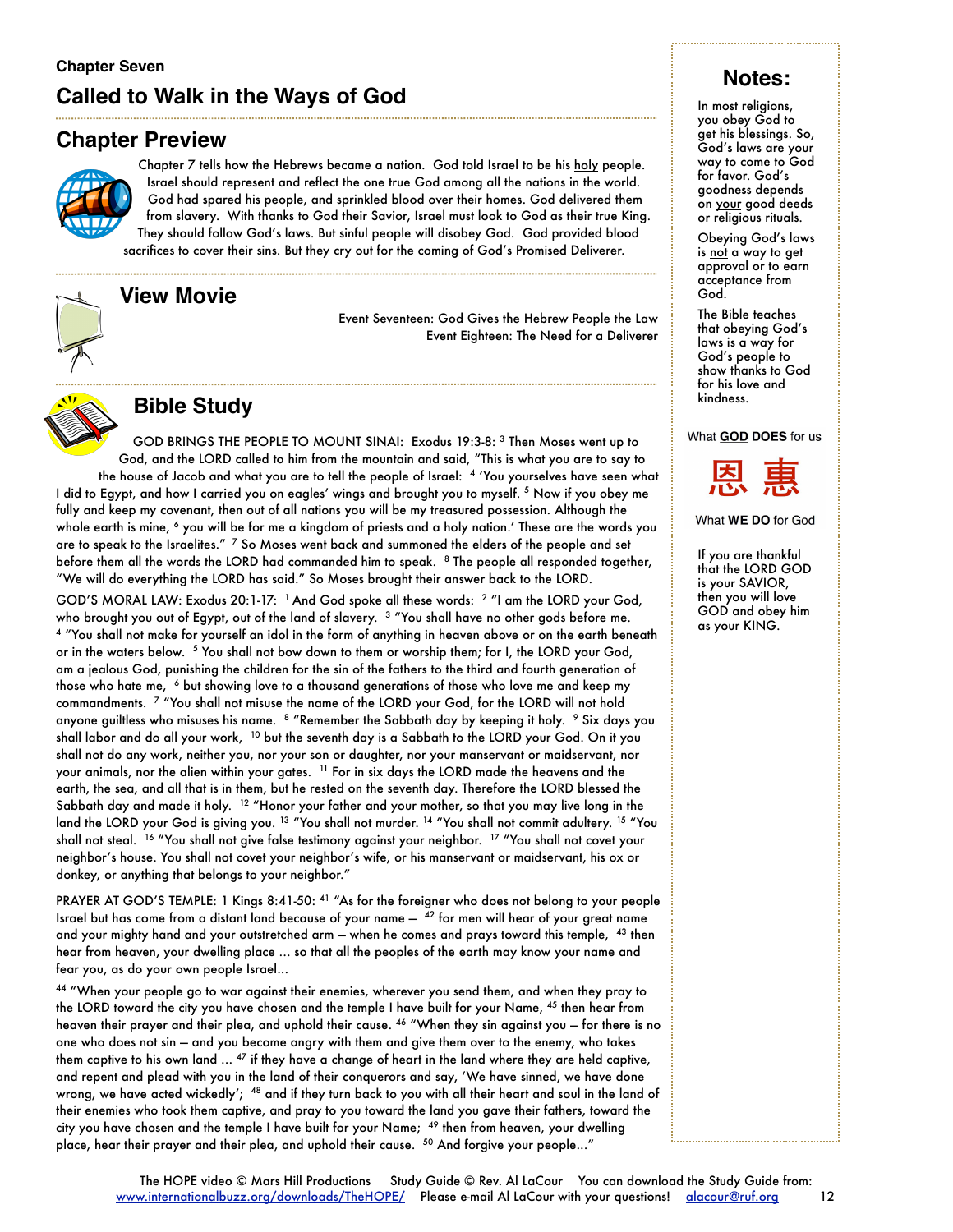# **Notes:**

The traditional Chinese character for "HOLY" illustrates very well what the Bible teaches about obedience.



Holy people are those who HEAR the words of God's MOUTH and follow the ways of their SAVIOR and KING.

God's holy people are citizens of his Kingdom. They are to reflect and represent God by what they DO and what they SAY in this world.

# **Called to Walk in the Ways of God**

#### **Discuss**

- 1. Are there any words that you do not understand?
	- 2. Who made the rules in your childhood home? How did you try to get around keeping the rules?
	- 3. What happened if you broke the rules? Did you receive your parents' love because you obeyed their rules?
	- 4. Why should you obey rules? To win approval? To avoid punishment? To show love and respect? What is the right motivation for obeying?
	- 5. Look at Exodus 19:3-8. What has the LORD done for his people? How should the people of Israel respond?
	- 6. In 19:8, what do the people promise? Do you think they can do this?
- 7. In Exodus 19:5-6, what does God promise if his people will obey him?
- 8. In Exodus 20:1-17, the LORD gave Israel "Ten Commandments" that summarize God's Moral Standards. See if you can "number" each commandment 1 - 2 through 10. How would you explain each of God's Commandments in your own words?
- 9. The Temple became the place where God's people offered sacrifices for sin as well as their prayers to the LORD (represented by incense). 1 Kings 8:41-50 give part of the prayer that dedicated the Temple.
- 10. How does 1 Kings 8:41-43 show how God wanted his people Israel to represent his Kingdom in all the world?
- 11. Why do all people need forgiveness, according to 1 Kings 8:46-50?
- 12. What do you do when you break the rules? Did you know that Jesus Christ came into the world to offer forgiveness for our disobeying and dishonoring God? Could you accept God's love and forgiveness?

# **Chapter Summary**

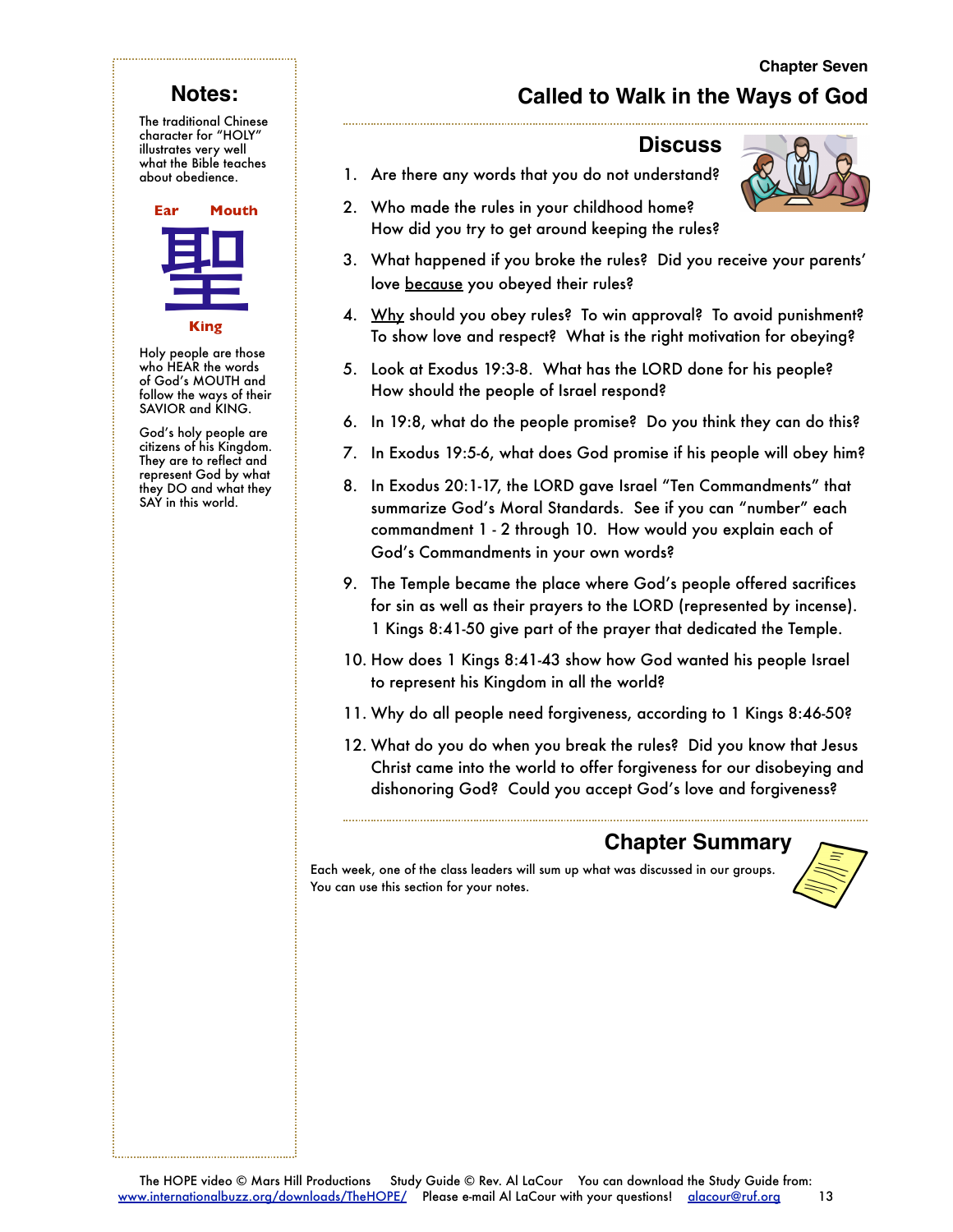# **The Promised One**

# **Chapter Preview**



Chapter 8 tells of the birth of God's promised Deliverer, Jesus Christ. We have seen in an earlier class that God promised to send the "offspring" of a woman to "crush" the head of the evil one (Genesis 3:15). Since all humans are sinners, it was necessary that God's Promised One be free from sin. So Jesus was miraculously conceived by the Holy Spirit.

He is not only the son of Mary. He is also the Son of God. When Jesus was baptized, he was publicly introduced to Israel. The work of Jesus must be: 1) To fulfill all righteousness (only

Jesus can perfectly obey God), 2) to take the place of sinners (Jesus was baptized, even though he is pure and did not need to be washed from any sin like we do), and 3) Jesus will defeat every attack of Satan.

#### **View Movie**



Event Nineteen: The Birth of the Promised Deliverer Event Twenty: Jesus as a Child Event Twenty-one: The Baptism of Jesus Event Twenty-two: The Temptation of Jesus



# **Bible Study**

JESUS IS BORN: Matthew 1:18-25: 18 This is how the birth of Jesus Christ came about: His mother Mary was pledged to be married to Joseph, but before they came together, she was found to be with child through the Holy Spirit. 19 Because Joseph her husband was a righteous man and did not want to expose her to public disgrace, he had in mind to divorce her quietly.

 $^{20}$  But after he had considered this, an angel of the Lord appeared to him in a dream and said, "Joseph son of David, do not be afraid to take Mary home as your wife, because what is conceived in her is from the Holy Spirit. 21 She will give birth to a son, and you are to give him the name Jesus, because he will save his people from their sins."

 $22$  All this took place to fulfill what the Lord had said through the prophet:  $23$  "The virgin will be with child and will give birth to a son, and they will call him Immanuel" — which means, "God with us." <sup>24</sup> When Joseph woke up, he did what the angel of the Lord had commanded him and took Mary home as his wife. <sup>25</sup> But he had no union with her until she gave birth to a son. And he gave him the name Jesus.

JESUS IS BAPTIZED: Mark 1:4-13: 4 And so John came, baptizing in the desert region and preaching a baptism of repentance for the forgiveness of sins. 5 The whole Judean countryside and all the people of Jerusalem went out to him. Confessing their sins, they were baptized by him in the Jordan River. 6 John wore clothing made of camel's hair, with a leather belt around his waist, and he ate locusts and wild honey. <sup>7</sup> And this was his message: "After me will come one more powerful than I, the thongs of whose sandals I am not worthy to stoop down and untie. <sup>8</sup> I baptize you with water, but he will baptize you with the Holy Spirit."

9 At that time Jesus came from Nazareth in Galilee and was baptized by John in the Jordan. 10 As Jesus was coming up out of the water, he saw heaven being torn open and the Spirit descending on him like a dove. <sup>11</sup> And a voice came from heaven: "You are my Son, whom I love; with you I am well pleased." <sup>12</sup> At once the Spirit sent him out into the desert, <sup>13</sup> and he was in the desert forty days, being tempted by Satan. He was with the wild animals, and angels attended him.

JESUS IS TEMPTED: Luke 4:1-13: <sup>1</sup> Jesus, full of the Holy Spirit, returned from the Jordan and was led by the Spirit in the desert, <sup>2</sup> where for forty days he was tempted by the devil. He ate nothing during those days, and at the end of them he was hungry. <sup>3</sup> The devil said to him, "If you are the Son of God, tell this stone to become bread." 4 Jesus answered, "It is written: 'Man does not live on bread alone.'"

5 The devil led him up to a high place and showed him in an instant all the kingdoms of the world. 6 And he said to him, "I will give you all their authority and splendor, for it has been given to me, and I can give it to anyone I want to. 7 So if you worship me, it will all be yours." 8 Jesus answered, "It is written: 'Worship the Lord your God and serve him only.'"

9 The devil led him to Jerusalem and had him stand on the highest point of the temple. "If you are the Son of God," he said, "throw yourself down from here. <sup>10</sup> For it is written: "'He will command his angels concerning you to guard you carefully; <sup>11</sup> they will lift you up in their hands, so that you will not strike your foot against a stone.'" 12 Jesus answered, "It says: 'Do not put the Lord your God to the test.'"

<sup>13</sup> When the devil had finished all this tempting, he left him until an opportune time.

# **Notes:**

The coming of Jesus as God's Promised One fulfilled many ancient prophecies. Just of few of them predicted that:

He would be "the offspring of the woman" (Genesis  $3:15$ ) who would defeat the devil.

The Deliverer would be conceived and born of a virgin: "The virgin will be with child and will give birth to a son, and will call him Immanuel." (Isaiah 7:13)

The Promised One would also be God: "For to us a child is born, to us a son is given, and the government will be on his shoulders. And he will be called 'Wonderful Counselor, Mighty God, Everlasting Father, Prince of Peace.' Of the increase of his government and peace there will be no end." (Isaiah 9:6-7)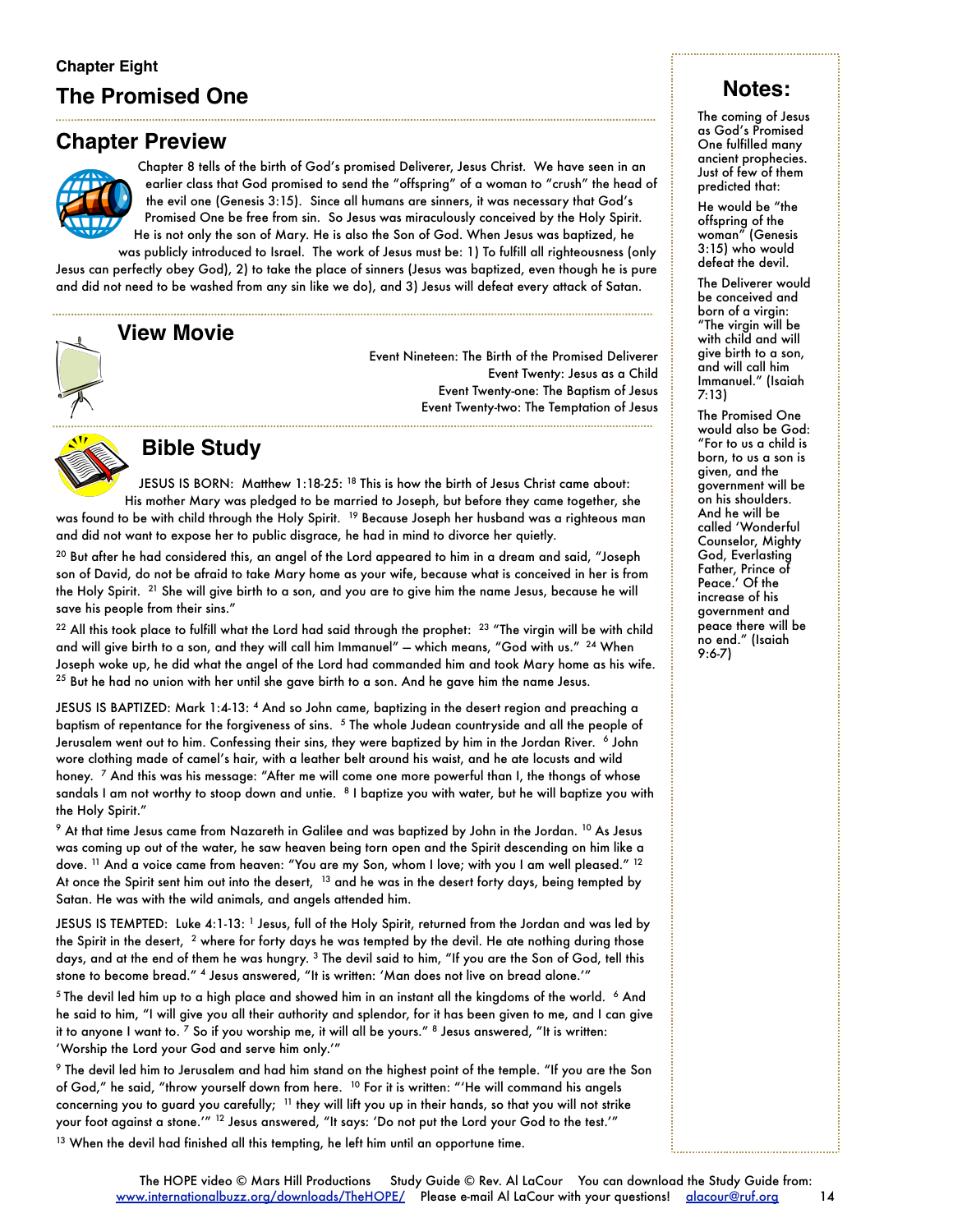# **Chapter Eight The Promised One**

# **Notes:**

Do you remember how Satan tempted the first humans? He twisted God's words so he could deceive them. (see this Study Guide, pages 4-5)

The temptation of Jesus (his "proof by trial") repeats old patterns:

1. Satan again tries to twist and distort God's words - this time God's words to Jesus.

2. Jesus defeats Satan by quoting from the Old Testament book of Deuteronomy - that book describes the "testing" of the people of Israel in the desert.

In order to "fulfill all righteousness," Jesus had to succeed where all humans sin and fail.

The victory of Jesus over the devil includes his perfect obedience.

Jesus never doubted God's goodness like Adam and Eve did.

Over 40 years in the desert of Sinai, the people of Israel turned away from God. Over 40 days in the desert of Judea, Jesus trusted God.

Jesus perfectly obeys where we fail to walk in the ways of God.

#### **Discuss**

1. Are there any words that you do not understand?



- 2. Who can you trust to keep a promise?
- 3. When did someone not keep their word but broke a promise to you? How did you respond when this happens?
- 4. Look at Matthew 1:18-19. Why did Joseph consider a "quiet divorce" from Mary? In what ways was Mary at risk of public shame?
- 5. How did the angel give Joseph courage in Matthew 1:20? What did Joseph learn from the angel? Whose son was in Mary's womb?
- 6. In verse 21, what name was Joseph to give to Mary's son? What was the meaning and significance of that name?
- 7. Look at verse 23. What did the LORD (through the prophet Isaiah) call the One who was to be born?
- 8. Now look at the baptism of Jesus in Mark 1:4-13. The Deliverer received both a human name (Jesus) and a divine name (Immanuel).
- 9. How did Jesus reveal his human work at his baptism? How did God the Father reveal Jesus' divine identity?
- 10. Look at the temptation of Jesus in Luke 4:1-13. In two of the three attacks on Jesus, what was the devil's challenge to him?
- 11. How did Satan twist or distort the words God had spoken to Jesus?
- 12. Describe each of the three temptations in your own words. How did Jesus defeat Satan, and "pass" each test?
- 13. Is there a temptation that you need to resist? How will you find the strength to resist? Do you think you need the power of Jesus?

# **Chapter Summary**

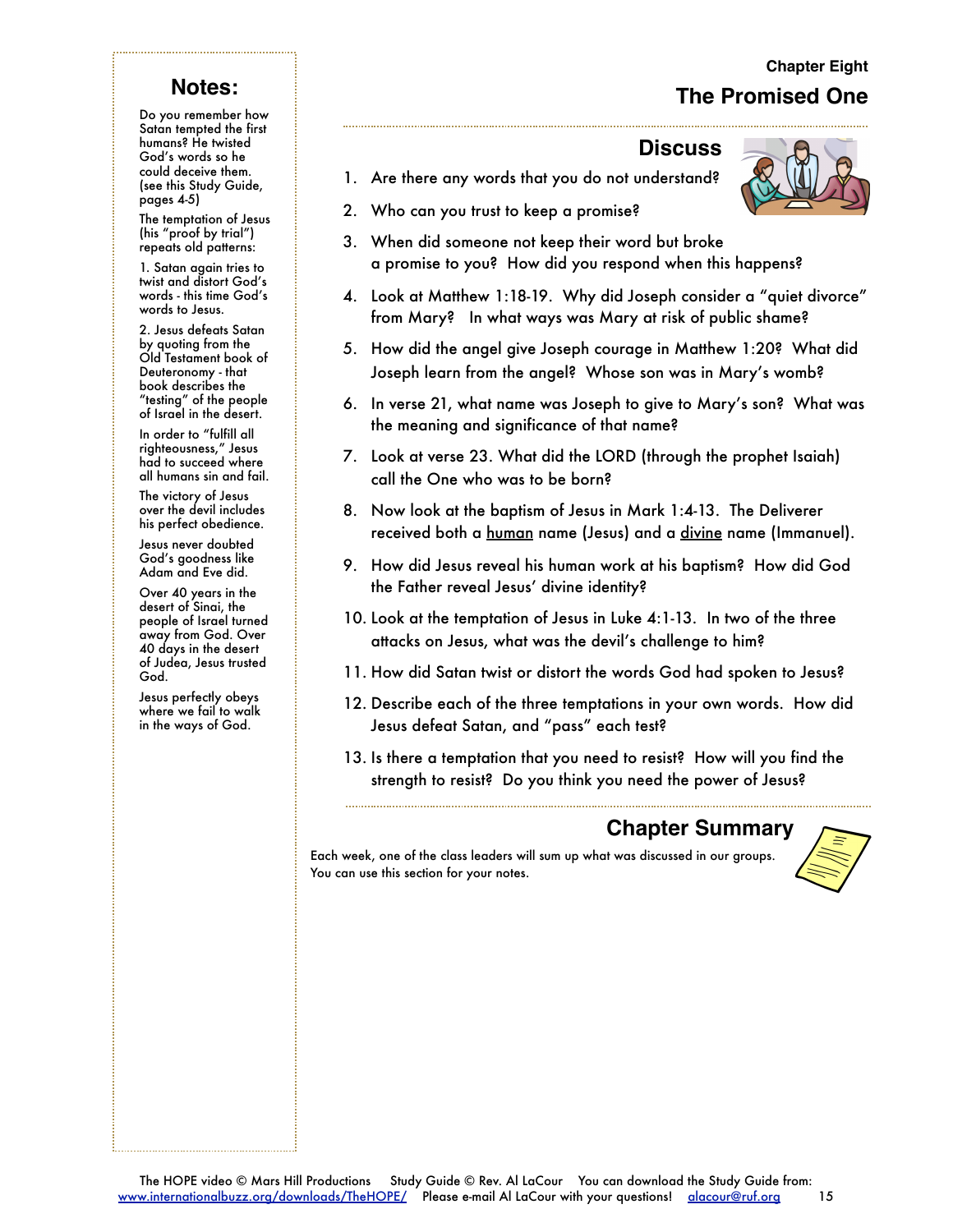# **The Ministry of Jesus**

# **Chapter Preview**

Chapter 9 describes how Jesus began his public career (his "ministry") in the power of God's Spirit. As one Bible verse summarizes the career of Jesus: "God anointed Jesus of Nazareth with the Holy Spirit and power ... he went around doing good and healing all who were under the power of the devil, because God was with him." (Acts 10:38) Jesus began to gather followers around him. He selected twelve "disciples." Jesus taught God's Word with great power. And he also did miraculous signs. He healed the sick, fed thousands, and

even forgave sins. His signs and claims began to offend the religious leaders.



# **View Movie**

Event Twenty-three: Jesus calls His Disciples Event Twenty-four: The Ministry of Jesus Event Twenty-five: Jesus Offends the Religious Leaders



# **Bible Study**

HOW JESUS BEGAN HIS MINISTRY: Matthew 4:17-25: <sup>17</sup> From that time on Jesus began to preach, "Repent, for the kingdom of heaven is near." 18 As Jesus was walking beside the Sea of Galilee, he saw two brothers, Simon called Peter and his brother Andrew. They were casting a net into the lake, for they were fishermen. 19 "Come, follow me," Jesus said, "and I will make you fishers of men." <sup>20</sup> At once they left their nets and followed him. <sup>21</sup> Going on from there, he saw two other brothers, James son of Zebedee and his brother John. They were in a boat with their father Zebedee, preparing their nets. Jesus called them, <sup>22</sup> and immediately they left the boat and their father and followed him.

<sup>23</sup> Jesus went throughout Galilee, teaching in their synagogues, preaching the good news of the kingdom, and healing every disease and sickness among the people. 24 News about him spread all over Syria, and people brought to him all who were ill with various diseases, those suffering severe pain, the demonpossessed, those having seizures, and the paralyzed, and he healed them. 25 Large crowds from Galilee, the Decapolis, Jerusalem, Judea and the region across the Jordan followed him.

SIGNS OF GOD'S KINGDOM: Mark 2:1-17: 1 A few days later, when Jesus again entered Capernaum, the people heard that he had come home. 2 So many gathered that there was no room left, not even outside the door, and he preached the word to them. 3 Some men came, bringing to him a paralytic, carried by four of them. <sup>4</sup> Since they could not get him to Jesus because of the crowd, they made an opening in the roof above Jesus and, after digging through it, lowered the mat the paralyzed man was lying on. <sup>5</sup> When Jesus saw their faith, he said to the paralytic, "Son, your sins are forgiven."  $6$  Now some teachers of the law were sitting there, thinking to themselves,  $7$  "Why does this fellow talk like

that? He's blaspheming! Who can forgive sins but God alone?"

8 Immediately Jesus knew in his spirit that this was what they were thinking in their hearts, and he said to them, "Why are you thinking these things? <sup>9</sup> Which is easier: to say to the paralytic, 'Your sins are forgiven,' or to say, 'Get up, take your mat and walk'? 10 But that you may know that the Son of Man has authority on earth to forgive sins ..." He said to the paralytic, <sup>11</sup> "I tell you, get up, take your mat and go home." <sup>12</sup> He got up, took his mat and walked out in full view of them all. This amazed everyone and they praised God, saying, "We have never seen anything like this!"

 $^{13}$  Once again Jesus went out beside the lake. A large crowd came to him, and he began to teach them. <sup>14</sup> As he walked along, he saw Levi son of Alphaeus sitting at the tax collector's booth. "Follow me," Jesus told him, and Levi got up and followed him.

 $15$  While Jesus was having dinner at Levi's house, many tax collectors and "sinners" were eating with him and his disciples, for there were many who followed him. 16 When the teachers of the law who were Pharisees saw him eating with the "sinners" and tax collectors, they asked his disciples: "Why does he eat with tax collectors and 'sinners'?"

<sup>17</sup> On hearing this, Jesus said to them, "It is not the healthy who need a doctor, but the sick. I have not come to call the righteous, but sinners."

# **Notes:**

DISCIPLE: a person who is a learner; an apprentice or an understudy. In many cultures, you train by studying under the authority of a master-teacher.

If you are chosen to study with a master, it is a great honor. Selection means that you must be a bright and talented future leader or teacher.

But Jesus chose disciples who were common, ordinary people. And today, the followers of Jesus realize that they were chosen by Jesus' goodness, and not their own abilities or potential

There are some unfamiliar PLACE NAMES in this part of the Bible:

GALILEE: region of north Palestine, area of Christ's boyhood and early ministry. It was a border area, so it was also called "Galilee of the nations."

JUDEA: the proper "Jewish" province. The capital, the city of Jerusalem, was located in Judea.

SYRIA: this Roman province surrounded Galilee.

CAPERNAUM: the nearest village to the Jordan river on the NW shores of the Sea of Galilee.

DECAPOLIS: a large territory south of the Sea of Galilee and east of Jordan river. This word means the "Ten (deca) Cities."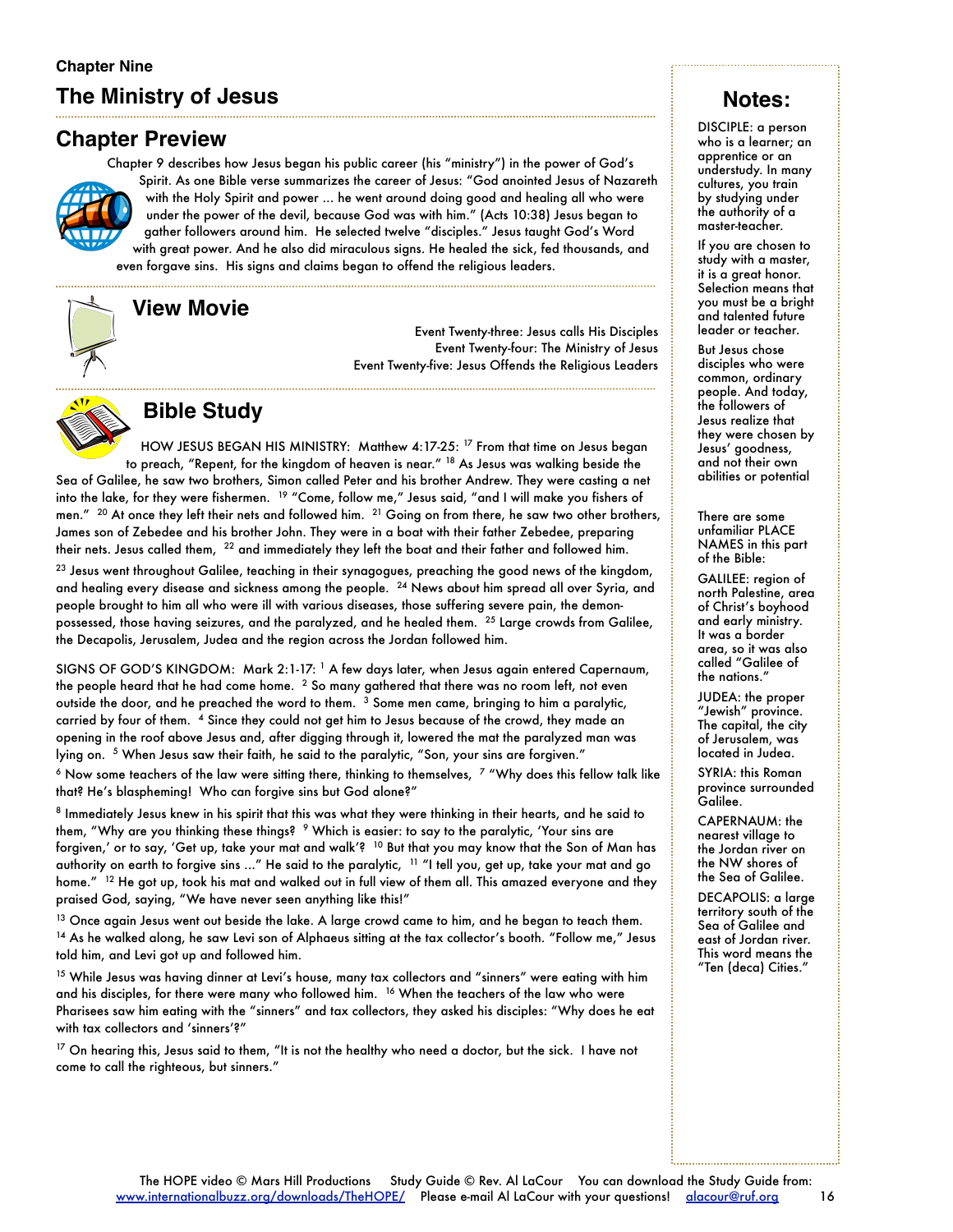#### **Chapter Nine**

# The Ministry of Jesus

# **Notes:**

TAX COLLECTORS: people who collected taxes or customs for the Romans. They had bad reputations. The tax system was corrupt and the tax collectors worked with the hated Roman rulers who occupied Palestine.

Jesus seemed to go out of his way to show God's love and mercy to the social outcasts, the immoral, the sick, and the poor.

How do you see God's "good news for the poor" in BOTH the WORDS and the DEEDS of Jesus?

#### **Discuss**

- 1. Are there any words that you do not understand?
- 2. In the ancient traditions of your culture, how were you educated?
- 3. How many of you came here to study because of a professor's work or reputation? What does it mean to be chosen by a great teacher?
- 4. When was a time you have been very sick? How did you recover? Did you need to go to a doctor to get well again?
- 5. Look at Matthew 4:17. What was Jesus' message? How did Jesus want people to respond to his message? What does "repent" mean?
- 6. In Matthew 4:18-22, who did Jesus select to be his followers? What changes happened in their lives? What did Jesus promise them?
- 7. Look at Matthew 4:23-25. What was Jesus was doing at this point? What was the result of the activities of Jesus?
- 8. Now look at Mark 2:1-17. In verses 2-4, what problem did the four men have? How did they solve this problem?
- 9. What did they expect Jesus to do for their friend? What did Jesus do?
- 10. In Mark 2:6-7, why were the religious teachers angry?
- 11. How would you answer the question that Jesus asked in Mark 2:9? According to verses 10-12, why did Jesus heal the paralyzed man?
- 12. In Mark 2:13-14, Jesus calls someone else to follow him as a disciple. Who was this man? What was his career? (see the note on the left)
- 13. In Mark 2:15-16, why did the religious teachers complain when Jesus went to a dinner party in Levi's home? In verse 17, how did Jesus answer their complaint?
- 14. Why do people go to a medical doctor? Why do you think people accept the invitation of Jesus to follow him?
- 15. In what way is sin like paralysis? Is there some way that you need to hear Jesus promise to forgive you from spiritual paralysis?

# **Chapter Summary**

Each week, one of the class leaders will sum up what was discussed in our groups. You can use this section for your notes.

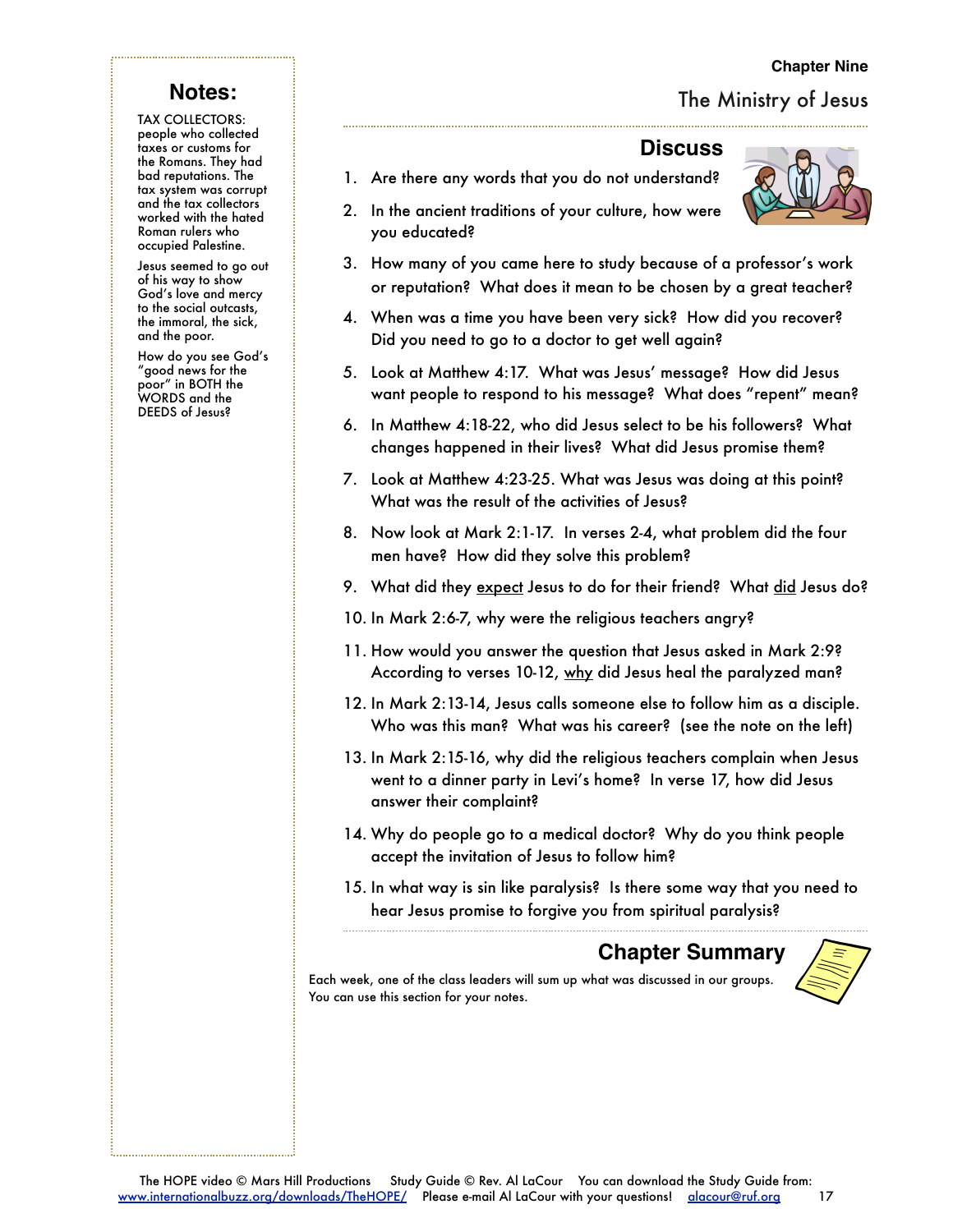# **Chapter Preview**

Chapter 10 describes how Jesus was rejected by the leaders and teachers of his own people. Jesus was



betrayed, arrested, and turned over to Pilate, the Roman governor. Jesus was put on trial because he claimed to be the Son of God. Pilate wanted to set Jesus free - and he offered to release one prisoner. But the people chose a condemned thief instead of Jesus. The crowds demanded that Pilate execute Jesus. The death of Jesus on the cross paid in full God's justice (our sins deserve God's just punishment) and also fulfilled God's love (God's

sin-less Son was willing to take our punishment in our place). Like the Passover lamb sacrificed for sins, Jesus is "the Lamb of God," the spotless One who was put to death for the sins of others.

# **View Movie**



Event Twenty-six: Jesus States His Mission Event Twenty-seven: Jesus Confronts the Religious leaders Event Twenty-eight: Jesus' Final Hours with His Disciples Event Twenty-nine: The "Trial" of Jesus Event Thirty: The Crucifixion of Jesus

# **Bible Study**



JESUS CELEBRATES PASSOVER: Matthew 26:18-30: <sup>18</sup> "Go into the city to a certain man and tell him, 'The Teacher says: My appointed time is near. I am going to celebrate the Passover with my disciples at your house.'" <sup>19</sup> So the disciples did as Jesus had directed them and prepared the Passover.

 $20$  When evening came, Jesus was reclining at the table with the Twelve.  $21$  And while they were eating, he said, "I tell you the truth, one of you will betray me."  $^{22}$  They were very sad and began to say to him one after the other, "Surely not I, Lord?"

 $^{23}$  Jesus replied, "The one who has dipped his hand into the bowl with me will betray me.  $^{24}$  The Son of Man will go just as it is written about him. But woe to that man who betrays the Son of Man! It would be better for him if he had not been born."<sup>25</sup> Then Judas, the one who would betray him, said, "Surely not I, Rabbi?" Jesus answered, "Yes, it is you."

<sup>26</sup> While they were eating, Jesus took bread, gave thanks and broke it, and gave it to his disciples, saying, "Take and eat; this is my body." 27 Then he took the cup, gave thanks and offered it to them, saying, "Drink from it, all of you.  $28$  This is my blood of the covenant, which is poured out for many for the forgiveness of sins. 29 I tell you, I will not drink of this fruit of the vine from now on until that day when I drink it anew with you in my Father's kingdom." 30 When they had sung a hymn, they went out to the Mount of Olives.

THE LEADERS REJECT JESUS: John 11:47-53: 47 Then the chief priests and the Pharisees called a meeting of the Sanhedrin. "What are we accomplishing?" they asked. "Here is this man performing many miraculous signs. 48 If we let him go on like this, everyone will believe in him, and then the Romans will come and take away both our place and our nation."

49 Then one of them, named Caiaphas, who was high priest that year, spoke up, "You know nothing at all!  $50$  You do not realize that it is better for you that one man die for the people than that the whole nation perish." <sup>51</sup> He did not say this on his own, but as high priest that year he prophesied that Jesus would die for the Jewish nation, <sup>52</sup> and not only for that nation but also for the scattered children of God, to bring them together and make them one. <sup>53</sup> So from that day on they plotted to take his life.

GOD'S SON IS THE PASSOVER LAMB: 1 Peter 1:17-21: 17 Since you call on a Father who judges each man's work impartially, live your lives as strangers here in reverent fear. 18 For you know that it was not with perishable things such as silver or gold that you were redeemed from the empty way of life handed down to you from your forefathers, 19 but with the precious blood of Christ, a lamb without blemish or defect. 20 He was chosen before the creation of the world, but was revealed in these last times for your sake. <sup>21</sup> Through him you believe in God, who raised him from the dead and glorified him, and so your faith and hope are in God.

# **Notes:**

PASSOVER was the most important holy day for the Jews.

This festival was celebrated with the killing, roasting, and eating of a Lamb.

In this way, the people remembered how God set them free: lamb's blood was sprinkled over their homes. So God's judgment of death "passed over" the Hebrews.

In a dramatic way, Jesus claims that He is the Passover Lamb ("This is my body ... this is my blood")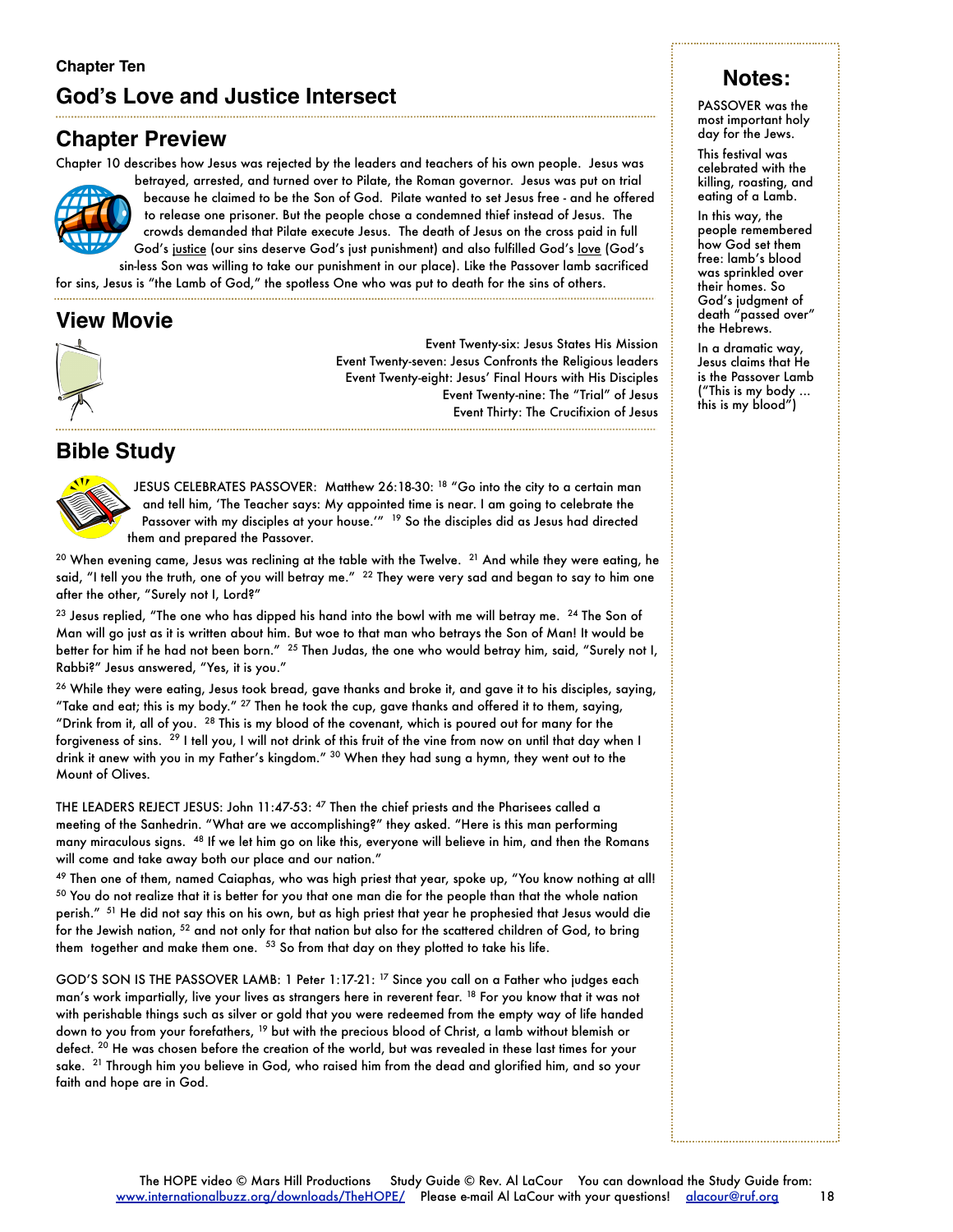# **God's Love and Justice Intersect**

# **Notes:**

Jesus began his work when he was baptized by a man named John.

John protested: he needed to be washed (made clean) by Jesus!

Jesus said to John that that it was necessary to fulfill all righteousness.

Jesus was God's sinless Son - who took the place of sinners.

Before Jesus washed anyone, he must take the sinner's place.

The traditional Chinese word for "righteous" is a lovely illustration of Jesus as God's Lamb:



Jesus lived the sinless and honorable life that we cannot live. And Jesus died a death that we all deserve.

If Jesus is God's Lamb provided for me - his blood covers over me. If Jesus is my Passover Lamb, I can have a right relationship with God through him.

## **Discuss**

- 1. Are there any words that you do not understand?
- 2. In your culture, what holidays do you celebrate with a meal? How do you prepare for it? Why is that meal meaningful or special to you?
- 3. Look at Matthew 26:18-19. How does Jesus tell his disciples to prepare for the Passover?
- 4. What does Jesus tell his disciples at the Passover meal that makes them sad? In what way is a betrayer different than an enemy?
- 5. How does Jesus describe the Passover Bread? What does he say about the Cup?
- 6. What does Jesus mean when he says "my blood the covenant"? What provides " forgiveness of sins" for many?
- 7. Look at John 11:47-53. What worries the Jewish ruling council? What are these leaders afraid of - that could happen?
- 8. What plan does the high priest propose? How does this seem like self-protection? How did this political plan fulfill God's plan?
- 9. What is God's purpose in the death of Jesus?
- 10. Look at 1 Peter 1:17. How is God the Father's nature described?
- 11. The word "redeem" means to "purchase freedom for your loved one." Look at 1 Peter 1:19. How did Jesus redeem his people? How is Jesus described in 1 Peter 1:19?
- 12. How can you and I have a right relationship with God today? Why is it necessary for God's love and justice to be demonstrated?

#### **Chapter Summary**



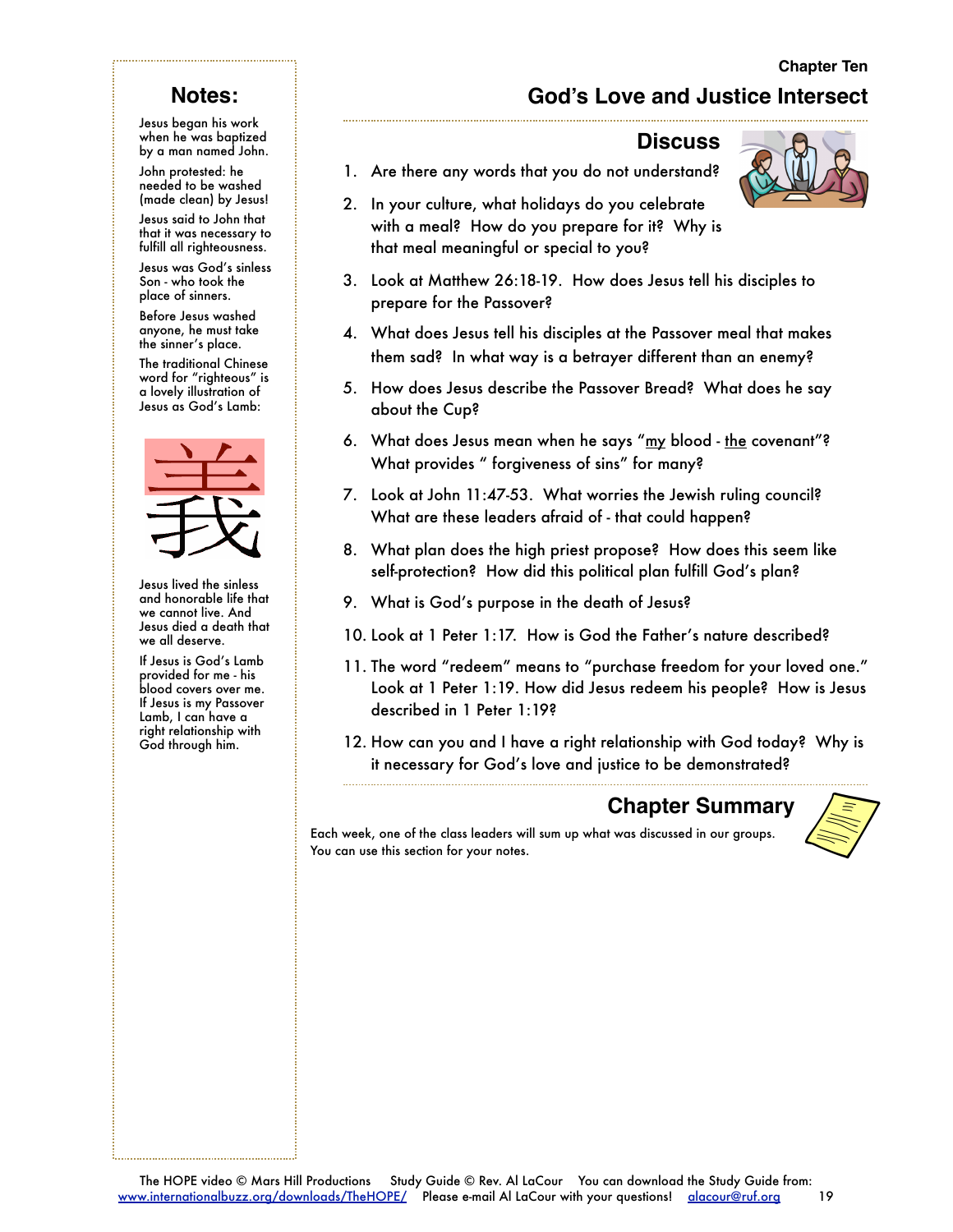# **He Has Risen**

# **Chapter Preview**



Chapter 11 tells about the most important event in Bible history. Christians celebrate the resurrection of Jesus on Easter Sunday. Jesus was buried in a tomb. But Jesus predicted that he would rise from the dead on the third day. So, the authorities rolled a large stone across the tomb of Jesus. The grave was sealed and soldiers were posted to guard it.

But, just as Jesus had promised, he rose in victory over death. Over forty days, Jesus again and again appeared to his disciples. He taught them about the kingdom of God.

And Jesus commissioned them to be witnesses of his resurrection and ambassadors of God's kingdom.

# **View Movie**

Event Thirty-one: The Burial of Jesus Event Thirty-two: The Resurrection of Jesus Event Thirty-three: Post-Resurrection Appearances



#### **Bible Study**

THE DAY OF RESURRECTION: Matthew 28:1-15: <sup>1</sup> After the Sabbath, at dawn on the first day of the week, Mary Magdalene and the other Mary went to look at the tomb. 2 There was a violent earthquake, for an angel of the Lord came down from heaven and, going to the tomb, rolled back the stone and sat on it.  $3$  His appearance was like lightning, and his clothes were white as snow. 4 The guards were so afraid of him that they shook and became like dead men.

5 The angel said to the women, "Do not be afraid, for I know that you are looking for Jesus, who was crucified.  $6$  He is not here; he has risen, just as he said. Come and see the place where he lay.  $7$  Then go quickly and tell his disciples: 'He has risen from the dead and is going ahead of you into Galilee. There you will see him.' Now I have told you."

<sup>8</sup> So the women hurried away from the tomb, afraid yet filled with joy, and ran to tell his disciples. <sup>9</sup> Suddenly Jesus met them. "Greetings," he said. They came to him, clasped his feet and worshiped him. <sup>10</sup> Then Jesus said to them, "Do not be afraid. Go and tell my brothers to go to Galilee; there they will see me."

<sup>11</sup> While the women were on their way, some of the guards went into the city and reported to the chief priests everything that had happened. 12 When the chief priests had met with the elders and devised a plan, they gave the soldiers a large sum of money, <sup>13</sup> telling them, "You are to say, 'His disciples came during the night and stole him away while we were asleep.' <sup>14</sup> If this report gets to the governor, we will satisfy him and keep you out of trouble." <sup>15</sup> So the soldiers took the money and did as they were instructed. And this story has been widely circulated among the Jews to this very day.

DOUBTS ABOUT THE RESURRECTION: John 20:19-22,24-29: 19 On the evening of that first day of the week, when the disciples were together, with the doors locked for fear of the Jews, Jesus came and stood among them and said, "Peace be with you!" <sup>20</sup> After he said this, he showed them his hands and side. The disciples were overjoyed when they saw the Lord. <sup>21</sup> Again Jesus said, "Peace be with you! As the Father has sent me, I am sending you." <sup>22</sup> And with that he breathed on them and said, "Receive the Holy Spirit."

<sup>24</sup> Now Thomas (called Didymus - the Twin), one of the Twelve, was not with the disciples when Jesus came.  $25$  So the other disciples told him, "We have seen the Lord!" But he said to them, "Unless I see the nail marks in his hands and put my finger where the nails were, and put my hand into his side, I will not believe it."

 $26$  A week later his disciples were in the house again, and Thomas was with them. Though the doors were locked, Jesus came and stood among them and said, "Peace be with you!" <sup>27</sup> Then he said to Thomas, "Put your finger here; see my hands. Reach out your hand and put it into my side. Stop doubting and believe." <sup>28</sup> Thomas said to him, "My Lord and my God!" <sup>29</sup> Then Jesus told him, "Because you have seen me, you have believed; blessed are those who have not seen and yet have believed."

THE IMPORTANCE OF THE RESURRECTION: 1 Corinthians 15:3-8,14-15: 3 For what I received I passed on to you as of first importance: that Christ died for our sins according to the Scriptures, 4 that he was buried, that he was raised on the third day according to the Scriptures, <sup>5</sup> and that he appeared to Peter, and then to the Twelve. <sup>6</sup> After that, he appeared to more than five hundred of the brothers at the same time, most of whom are still living, though some have fallen asleep. 7 Then he appeared to James, then to all the apostles, 8 and last of all he appeared to me also... <sup>14</sup> And if Christ has not been raised, our preaching is useless and so is your faith. 15 More than that, we are then found to be false witnesses about God, for we have testified about God that he raised Christ from the dead.

# **Notes:**

The Bible says that Jesus is alive. And Christians believe that Jesus has won the victory over sin and death.

Jesus' resurrection guarantees that all who trust and follow him will also be raised from the grave when Jesus returns from heaven.

Until today, there has only been one resurrection. Unlike science experiments, the fact of the resurrection cannot be verified by repeating it in a controlled study.

The amazing thing is that faith in Christ depends on unique historical facts.

God's Message of HOPE is based on the facts of HISTORY - that Jesus really did rise from the grave - winning a victory over death.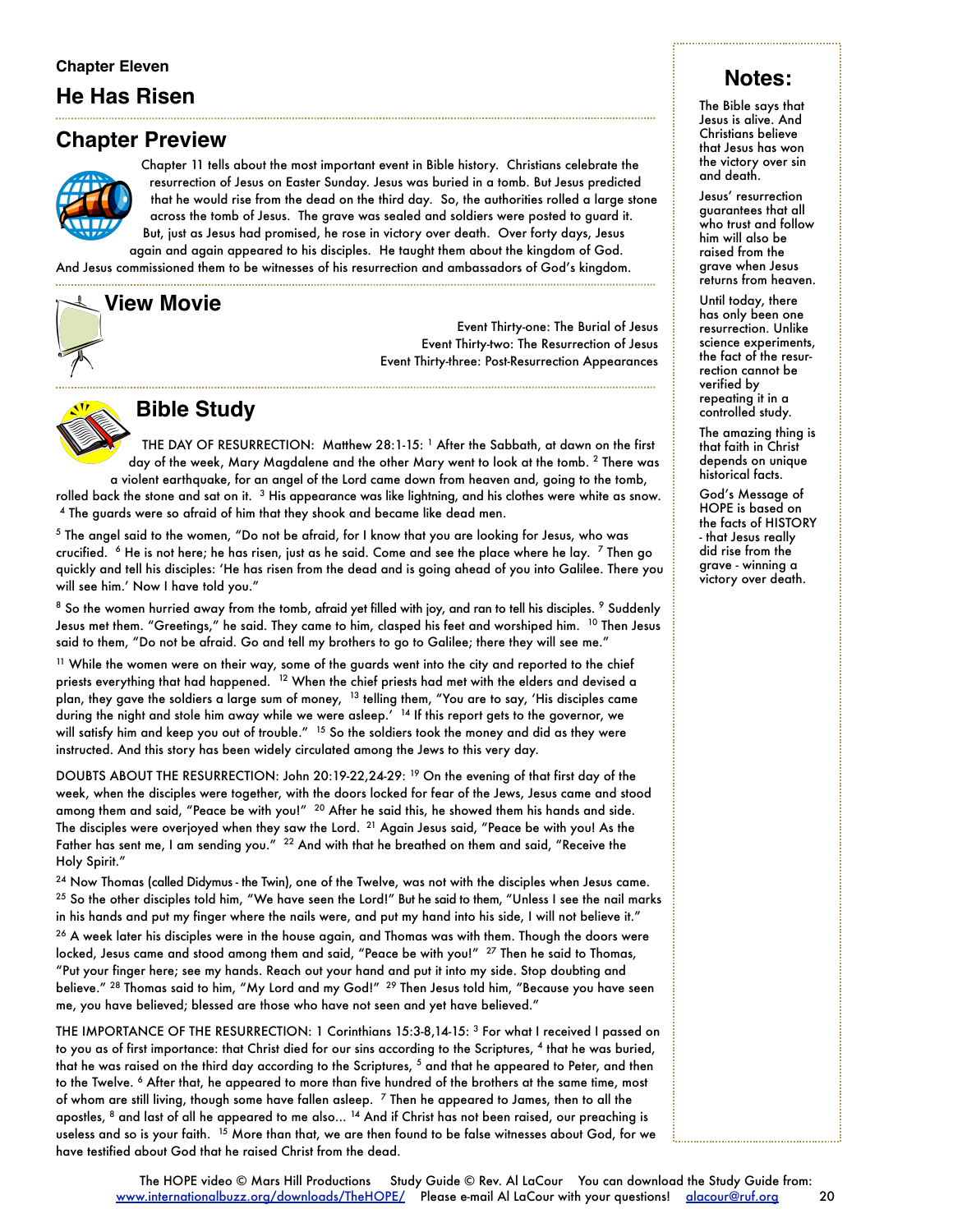# **Chapter Eleven He Has Risen**

# **Notes:**

Why should anyone believe that Jesus is alive today - and that the resurrection is true?

\* Myths develop over generations. There was only a short time (20- 70 years) between the actual events and the writing of the New Testament. Most eyewitnesses were still alive when the New Testament was written.

\* Historical research shows an almost instant belief that Jesus was alive. Scholars date an early statement of faith (1 Corinthians 15:3-9) to within 3-7 years of Jesus' resurrection.

\* In a short time, many Jews who formerly worshiped God on the 7th day of the week (Saturday) became Christians who began to worship God on the 1st day (Sunday), the day of the resurrection.

\* Many saw Jesus alive after he died. Once, 500+ people saw him at the same time.

\* Many hope for a life beyond death that cannot be verified by history (rewards in paradise, reincarnation). Christians have lived and died for their claim that Jesus' grave was truly empty.

\* The authorities were hostile to the teaching and ministry of Jesus. But they could not discredit the claim that he was alive. If they had produced Jesus' body, it would have stopped the Christian movement.

\* The disciples did not expect the resurrection. In fear, they went into hiding. But within days, they were fearless to publicly claim that they had seen Jesus alive.

#### **Discuss**

- 1. Are there any words that you do not understand?
- 2. How do you react when you receive good news from home?
- 3. When was a time you told a true story to other people, and they found it hard to believe you?
- 4. How do you decide when to believe a story, when to wait for proof, or when to reject the story as false?
- 5. Look at Matthew 28:1-4. Describe the events at dawn on that first day of the week. How did the guards react to what happened? How did the women react?
- 6. In Matthew 28:5-7, what did the angels say to the women?
- 7. Look at verse 8? Who did the women see? How did they react? What are they told to do?
- 8. In verses 11-15, what do the guards report to the religious leaders? Why do the leaders bribe the guards? How could the leaders have proved that Jesus was not raised from the dead?
- 9. Look at John 20:19-20. How do the disciples feel? How do they act? Do they expect to see Jesus?
- 10. What does Jesus say, and what does Jesus do, when he appears?
- 11. What conditions did Thomas set before he will believe Jesus is alive?
- 12. What did Jesus say in verse 29 about "seeing" and "believing"? Since people do not "see" Jesus alive today, how can you believe?
- 13. Look at 1 Corinthians 15:3-8. What did the apostle Paul say is of "first importance"?
- 14. Look at verses 14-15. What happens to Christianity if the resurrection of Jesus is <u>not</u> really true?
- 15. What kind of hope does the resurrection of Christ offer to you? Could this be an offer too good for you to refuse?

# **Chapter Summary**

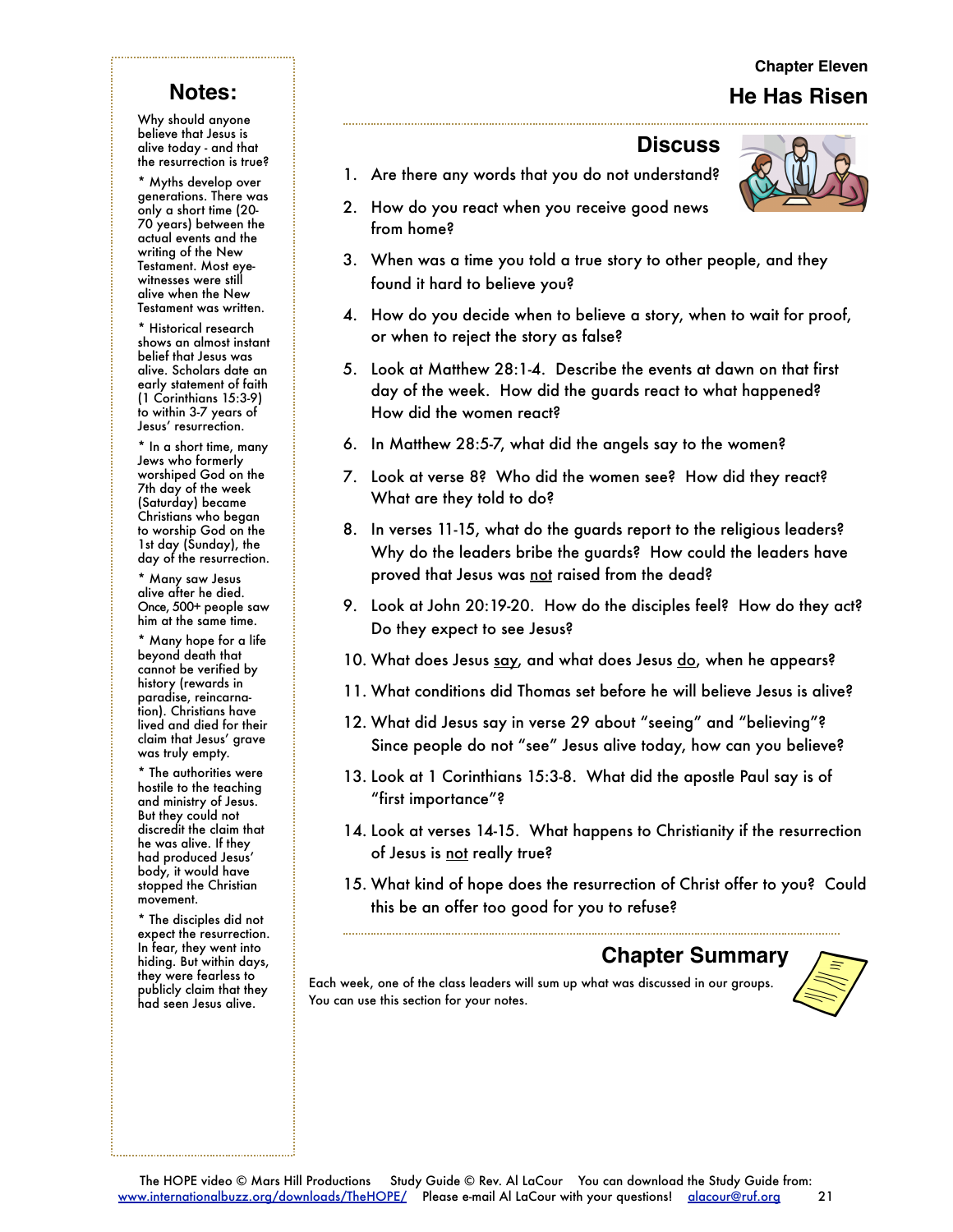# **Chapter Twelve His Followers - Yesterday, Today, and Forever**

# **Chapter Preview**



Chapter 12 tells about the beginning of the Christian movement - the birth of the church. We have seen how Jesus was baptized and anointed by the Holy Spirit for his mission. Now, as Jesus promised, his followers are baptized and anointed by the same Holy Spirit for their mission. Jesus spread the good news of God's kingdom by words and deeds. Now, his followers spread the good news by words and deeds. The Holy Spirit comes at first with the miraculous gift of languages. God wants to spread this good news of HOPE into all

the world - to every language, culture, and nation. Christ's honor will spread in all the world.



Event Thirty-four: The Coming of the Spirit Event Thirty-five: His Followers Through the Ages His Invitation to You



JESUS PROMISES THE HOLY SPIRIT: John 20:19-22: <sup>19</sup> On the evening of that first day of the week, when the disciples were together, with the doors locked for fear of the Jews, Jesus came and stood among them and said, "Peace be with you!" 20 After he said this, he showed them his hands and side. The disciples were overjoyed when they saw the Lord. <sup>21</sup> Again Jesus said, "Peace be with you! As the Father has sent me, I am sending you." <sup>22</sup> And with that he breathed on them and said, "Receive the Holy Spirit."

WORLD-WIDE MISSION: Acts 1:7-8: 7 (Jesus) said: "It is not for you to know the times or dates the Father has set by his own authority. 8 But you will receive power when the Holy Spirit comes on you; and you will be my witnesses in Jerusalem, and in all Judea and Samaria, and to the ends of the earth."

THE COMING OF THE HOLY SPIRIT: Acts 2:1-12, 22- 24, 36-39: <sup>1</sup> When the day of Pentecost came, they were all together in one place. <sup>2</sup> Suddenly a sound like the blowing of a violent wind came from heaven and filled the whole house where they were sitting. <sup>3</sup> They saw what seemed to be tongues of fire that separated and came to rest on each of them. 4 All of them were filled with the Holy Spirit and began to speak in other tongues as the Spirit enabled them.

<sup>5</sup> Now there were staying in Jerusalem God-fearing Jews from every nation under heaven. <sup>6</sup> When they heard this sound, a crowd came together in bewilderment, because each one heard them speaking in his own language. 7 Utterly amazed, they asked: "Are not all these men who are speaking Galileans? <sup>8</sup> Then how is it that each of us hears them in his own native language? <sup>9</sup> Parthians, Medes and Elamites; residents of Mesopotamia, Judea and Cappadocia, Pontus and Asia, <sup>10</sup> Phrygia and Pamphylia, Egypt and the parts of Libya near Cyrene; visitors from Rome 11 (both Jews and converts to Judaism); Cretans and Arabs — we hear them declaring the wonders of God in our own tongues!" 12 Amazed and perplexed, they asked one another, "What does this mean?" ...

22 (The apostle Peter speaks and explains): "Men of Israel, listen to this: Jesus of Nazareth was a man accredited by God to you by miracles, wonders and signs, which God did among you through him, as you yourselves know. 23 This man was handed over to you by God's set purpose and foreknowledge; and you, with the help of wicked men, put him to death by nailing him to the cross. <sup>24</sup> But God raised him from the dead, freeing him from the agony of death, because it was impossible for death to keep its hold on him ...

 $36$  "Therefore let all Israel be assured of this: God has made this Jesus, whom you crucified, both Lord and Christ." 37 When the people heard this, they were cut to the heart and said to Peter and the other apostles, "Brothers, what shall we do?"

 $38$  Peter replied, "Repent and be baptized, every one of you, in the name of Jesus Christ for the forgiveness of your sins. And you will receive the gift of the Holy Spirit. <sup>39</sup> The promise is for you and your children and for all who are far off — for all whom the Lord our God will call."

THE WORLD-WIDE HARVEST: Revelation 7:9-10: 9 I looked and there before me was a great multitude that no one could count, from every nation, tribe, people and language, standing before the throne and in front of the Lamb. They were wearing white robes and were holding palm branches in their hands. <sup>10</sup> And they cried out in a loud voice: "Salvation belongs to our God, who sits on the throne, and to the Lamb."

# **Notes:**

"PENTECOST" is a Hebrew festival that is 50 (the prefix is: "pente") days after the start of Passover. It is also called the "Feast of Harvest"or "Day of First-fruits."

This was 7 weeks after the end of the festival of Passover. Jesus, as God's Passover Lamb, had been sacrificed.

People could now hear "the wonderful deeds of God" in their own native languages.

Those who believed in Jesus on the Day of Pentecost were the "first-fruits" of the great Harvest of all the nations.